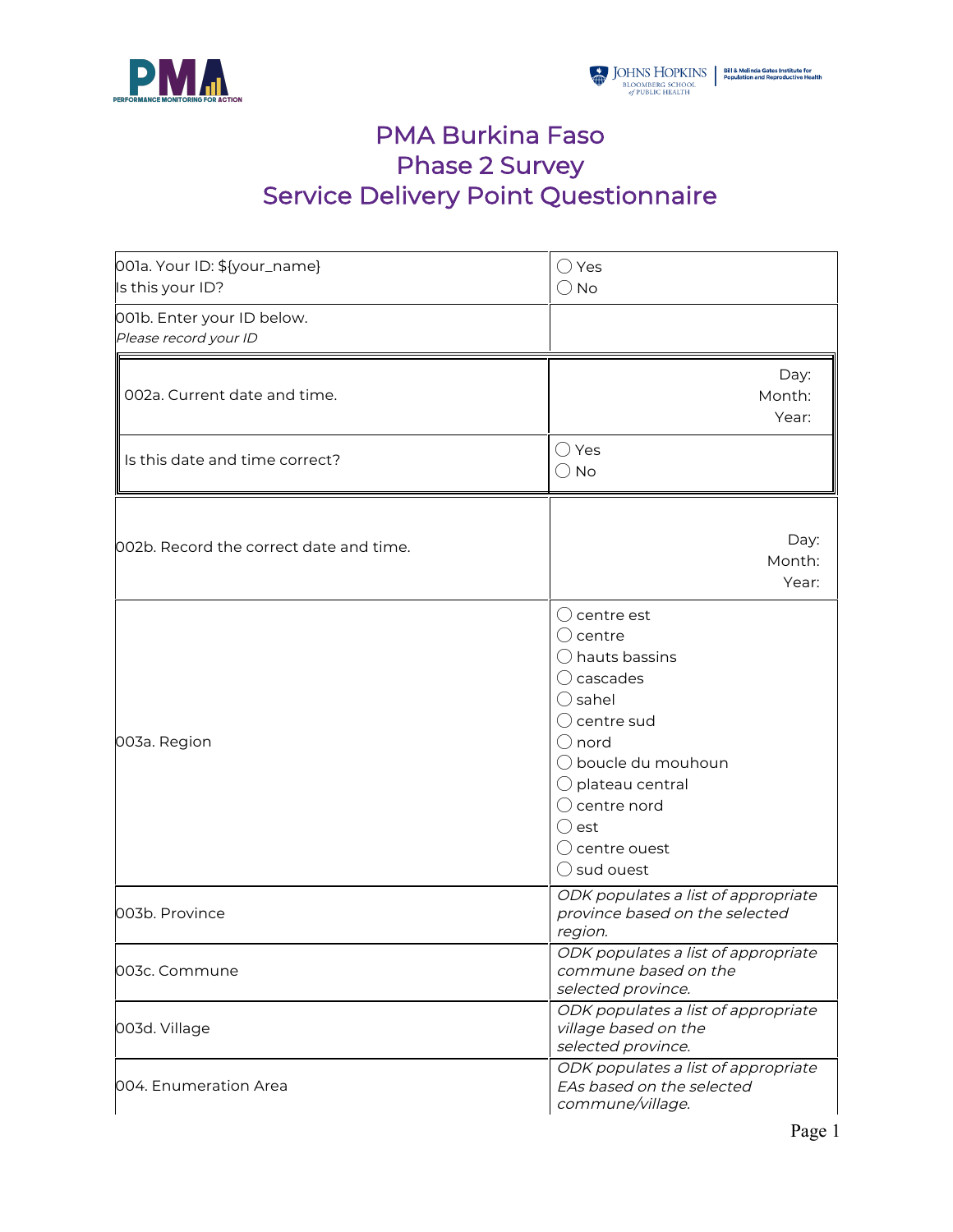



| 005. Are you following up with a facility from the previous<br>phase or did you want to add a new facility?                                                                                                                                                                                    | $\bigcirc$ Follow up facility<br>$\bigcirc$ New facility                                                                                                                                                                                                                                                                                               |
|------------------------------------------------------------------------------------------------------------------------------------------------------------------------------------------------------------------------------------------------------------------------------------------------|--------------------------------------------------------------------------------------------------------------------------------------------------------------------------------------------------------------------------------------------------------------------------------------------------------------------------------------------------------|
| 005a. Is this new facility in the same physical location as<br>an old facility from a previous phase?<br>Select YES if this new facility is in the same premises as a facility<br>from the previous phase.<br>Select NO if this is a newly constructed facility that is now<br>serving the EA. | $\bigcirc$ Yes<br>$\bigcirc$ No                                                                                                                                                                                                                                                                                                                        |
| 005b. Do you know the name of the old facility that was<br>replaced by this new facility?                                                                                                                                                                                                      | $\bigcirc$ Yes<br>$\bigcirc$ No                                                                                                                                                                                                                                                                                                                        |
| 005c. Name of the old facility that was replaced<br>Please select the name of the facility from the previous phase.                                                                                                                                                                            |                                                                                                                                                                                                                                                                                                                                                        |
| 005d. Name of the facility<br>Please select the name of the facility from the previous phase.                                                                                                                                                                                                  |                                                                                                                                                                                                                                                                                                                                                        |
|                                                                                                                                                                                                                                                                                                | Facility summary                                                                                                                                                                                                                                                                                                                                       |
| Facility name: \${facility_name_auto}<br>Level 1: \${level1} Level 2: \${level2} Level 3: \${level3} EA<br>name: \${EA}<br>Type: \${facility_type_lab} Authority:<br>\${managing_authority_lab}                                                                                                |                                                                                                                                                                                                                                                                                                                                                        |
| 005e. Is this the correct facility?                                                                                                                                                                                                                                                            | $\bigcirc$ Yes<br>$\bigcirc$ No                                                                                                                                                                                                                                                                                                                        |
| There is no information for this facility from the previous<br>survey. You will be asked to fill in the name, type and<br>authority next.                                                                                                                                                      |                                                                                                                                                                                                                                                                                                                                                        |
| 005f. The facility name from the previous phase was<br>\${facility_name_auto}. Do you need to update the name<br>for the current phase?                                                                                                                                                        | $\bigcap$ Yes<br>$\bigcirc$ No                                                                                                                                                                                                                                                                                                                         |
| 005g. Name of the facility                                                                                                                                                                                                                                                                     |                                                                                                                                                                                                                                                                                                                                                        |
| 005h. The facility type from the previous phase was<br>\${facility_type_lab}. Do you need to update this type for<br>the current phase?                                                                                                                                                        | $\bigcirc$ Yes<br>$\bigcirc$ No                                                                                                                                                                                                                                                                                                                        |
| 006. Type of facility<br>Please select the type of facility.                                                                                                                                                                                                                                   | $\bigcirc$ National Hospital Center<br>$\bigcirc$ Teaching Hospital (University)<br>O Regional Hospital Center<br>$\bigcirc$ Medical center with surgical<br>branch<br>◯ Health and Social Promotion<br>Center<br>$\bigcirc$ Private hospital/polyclinic/clinic<br>$\bigcirc$ Private health center<br>$\bigcirc$ Bulk pharmacy<br>$\bigcirc$ Pharmacy |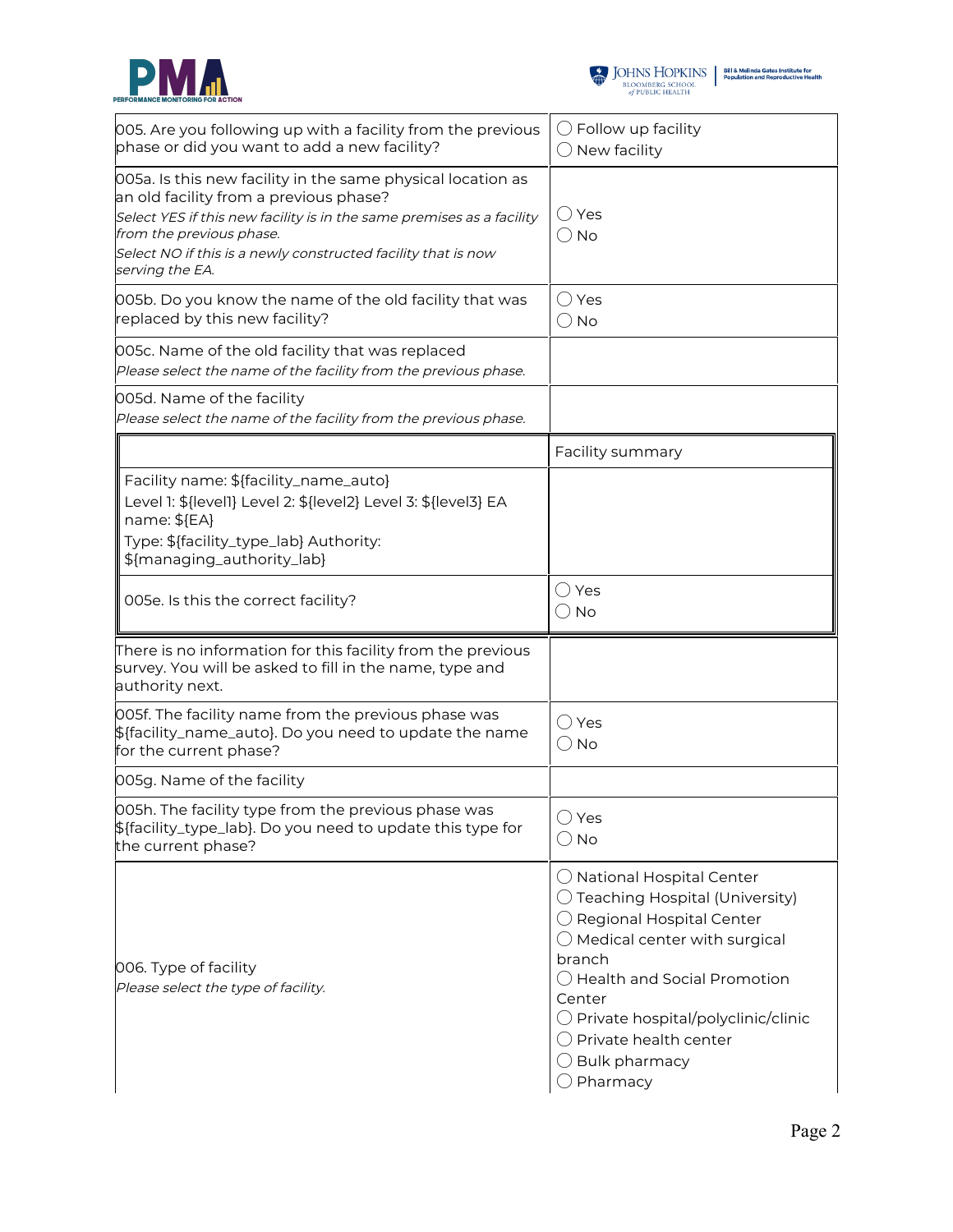



|                                                                                                                                                                                                                                                                                                                                                                                                                                                                                                                                                                                                                                                                                                                                                                                                                                                                                                                                                                                                                                                                                                                                                                                              | $\bigcirc$ Pharmaceutical shop<br>$\bigcirc$ Other                                                               |
|----------------------------------------------------------------------------------------------------------------------------------------------------------------------------------------------------------------------------------------------------------------------------------------------------------------------------------------------------------------------------------------------------------------------------------------------------------------------------------------------------------------------------------------------------------------------------------------------------------------------------------------------------------------------------------------------------------------------------------------------------------------------------------------------------------------------------------------------------------------------------------------------------------------------------------------------------------------------------------------------------------------------------------------------------------------------------------------------------------------------------------------------------------------------------------------------|------------------------------------------------------------------------------------------------------------------|
| 006b. The managing authority from the previous phase<br>was \${managing_authority_lab}. Do you need to update<br>the managing authority for the current phase?                                                                                                                                                                                                                                                                                                                                                                                                                                                                                                                                                                                                                                                                                                                                                                                                                                                                                                                                                                                                                               | $\bigcirc$ Yes<br>$\bigcirc$ No                                                                                  |
| 006c. Managing authority<br>Please select the managing authority for the facility.                                                                                                                                                                                                                                                                                                                                                                                                                                                                                                                                                                                                                                                                                                                                                                                                                                                                                                                                                                                                                                                                                                           | $\bigcirc$ Government<br>() NGO<br>$\bigcirc$ Faith-based organization<br>$\bigcirc$ Private<br>$\bigcirc$ Other |
| 006d. Has the facility moved to a new physical location<br>since the last phase?                                                                                                                                                                                                                                                                                                                                                                                                                                                                                                                                                                                                                                                                                                                                                                                                                                                                                                                                                                                                                                                                                                             | $\bigcirc$ Yes<br>$\bigcirc$ No                                                                                  |
| 006e. Does this facility continue to serve the same EA?<br>If NO, do not interview clients at this facility for client exit<br>interviews.                                                                                                                                                                                                                                                                                                                                                                                                                                                                                                                                                                                                                                                                                                                                                                                                                                                                                                                                                                                                                                                   | $\bigcirc$ Yes<br>$\bigcirc$ No                                                                                  |
| 007. Facility number<br>Please record the number of the facility from the listing form.                                                                                                                                                                                                                                                                                                                                                                                                                                                                                                                                                                                                                                                                                                                                                                                                                                                                                                                                                                                                                                                                                                      |                                                                                                                  |
| 008. Is a competent respondent present and available to<br>be interviewed today?                                                                                                                                                                                                                                                                                                                                                                                                                                                                                                                                                                                                                                                                                                                                                                                                                                                                                                                                                                                                                                                                                                             | $\bigcirc$ Yes<br>$\bigcirc$ No                                                                                  |
| INFORMED CONSENT<br>Find the competent respondent responsible for patient services<br>(main administrator and family planning in-charge) who is<br>present at the facility. Adminster the consent procedures.                                                                                                                                                                                                                                                                                                                                                                                                                                                                                                                                                                                                                                                                                                                                                                                                                                                                                                                                                                                |                                                                                                                  |
| Bonjour. Je m'appelle<br>et<br>je travaille pour l'Institut Supérieur des Sciences de la<br>Population (ISSP) de l'Université Joseph KI-ZERBO. Je<br>vais à présent vous lire une déclaration expliquant<br>l'enquête que nous menons.<br>Note d'information<br>L'Institut Supérieur des Sciences de la Population (ISSP)<br>de l'Université Joseph KI-ZERBO en collaboration avec le<br>ministère de la santé du Burkina Faso et l'école de santé<br>publique et de la santé reproductive de l'université Johns<br>Hopkins aux Etats-Unis mène une étude dénommée<br>PMA (Performance Monitoring for Action). Cette étude a<br>pour objectifs de mettre en œuvre un système de suivi<br>des performances accomplies dans le domaine de la<br>planification familiale, y compris la contraception et<br>l'avortement, et de la santé en général au sein de la<br>population et des structures de santé au Burkina Faso.<br>Les informations que nous recueillerons serviront aussi<br>pour mener des recherches et informer les orientations<br>programmatiques en matière de planification familiale<br>au Burkina Faso.<br>Consentement<br>Votre établissement a été choisi au hasard pour |                                                                                                                  |
| participer à l'étude. Les informations au sujet de votre<br>établissement pourraient être utilisées par le                                                                                                                                                                                                                                                                                                                                                                                                                                                                                                                                                                                                                                                                                                                                                                                                                                                                                                                                                                                                                                                                                   |                                                                                                                  |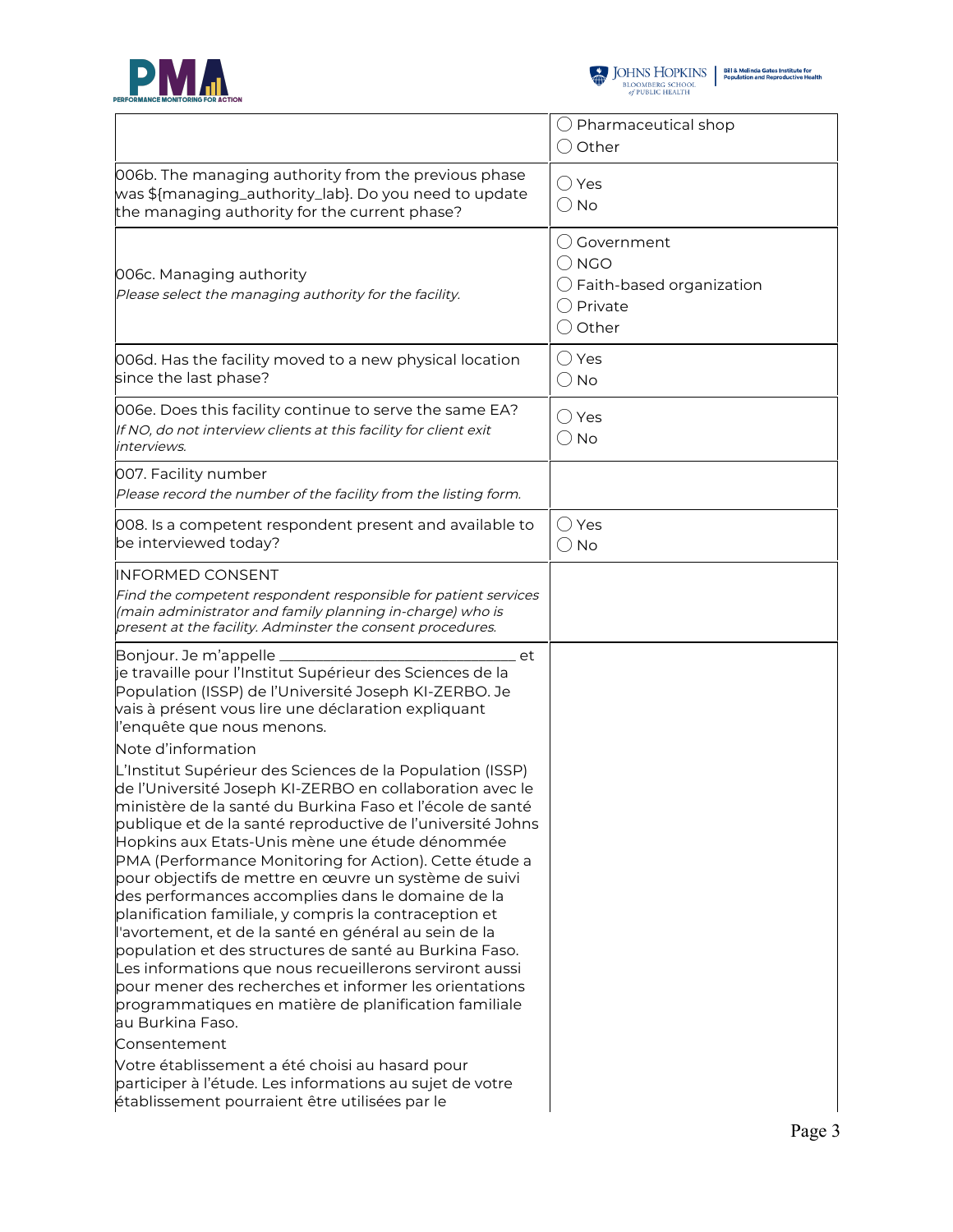

| gouvernement et les organismes œuvrant dans le<br>domaine de la santé pour améliorer les services. Les<br>données recueillies auprès de votre établissement seront<br>aussi utilisées par les chercheurs pour effectuer des<br>analyses. Toutefois, le nom de votre établissement ne<br>sera pas révélé, et tous les rapports des chercheurs qui<br>utilisent les données de votre établissement<br>présenteront uniquement les informations de façon<br>anonyme afin que votre établissement ne puisse pas être<br>identifié. |                                 |
|--------------------------------------------------------------------------------------------------------------------------------------------------------------------------------------------------------------------------------------------------------------------------------------------------------------------------------------------------------------------------------------------------------------------------------------------------------------------------------------------------------------------------------|---------------------------------|
| Nous vous demandons de nous aider pour garantir que<br>les informations que nous recueillons soient correctes.<br>S'il y a des questions pour lesquelles une autre personne<br>est la plus compétente pour fournir les informations,<br>nous vous serions reconnaissants de nous présenter à<br>cette personne.                                                                                                                                                                                                                |                                 |
| Répondre à ces questions vous prendra environ 1 heure.<br>Vous pouvez refuser de répondre à certaines questions<br>ou choisir de mettre fin à l'entretien à tout moment.<br>Avez-vous des questions au sujet de cette étude ?                                                                                                                                                                                                                                                                                                  |                                 |
| Si vous avez des questions plus tard sur la recherche,<br>contactez Dr Georges GUIELLA au +226 25 30 25 58                                                                                                                                                                                                                                                                                                                                                                                                                     |                                 |
| Vos droits en tant que participant Cette recherche a été<br>examinée et approuvée par le CERS (Comité d'Ethique<br>pour la Recherche en Santé). Si vous avez des questions<br>concernant la façon dont vous avez été traité ou cours de<br>cette étude ou sur vos droits en tant que participante,<br>vous pouvez contacter : Pr OUEDRAOGO Dieu-Donné au<br>70324406                                                                                                                                                           |                                 |
| Puis-je commencer ?                                                                                                                                                                                                                                                                                                                                                                                                                                                                                                            |                                 |
| 009a. Read the verbal consent text.<br>Then, ask: May I begin the interview now?                                                                                                                                                                                                                                                                                                                                                                                                                                               | $\bigcirc$ Yes<br>$\bigcirc$ No |
| 009b. Respondent's signature<br>Please ask the respondent to sign or check the box in<br>agreement of their participation.                                                                                                                                                                                                                                                                                                                                                                                                     |                                 |
| Checkbox                                                                                                                                                                                                                                                                                                                                                                                                                                                                                                                       |                                 |
| WARNING: The respondent has not signed or checked<br>the box, despite agreeing to be interviewed in the<br>previous question. To conduct the survey, the<br>respondent must sign or touch the checkbox.<br>You may go back to obtain a signature or check the box or you<br>should go back to the previous question to indicate the<br>respondent does not want to be interviewed.                                                                                                                                             |                                 |
| 010. Interviewer's ID: \${your_name}<br>Mark your ID as a witness to the consent process.                                                                                                                                                                                                                                                                                                                                                                                                                                      | $\left(\cdot\right)$            |
| 010. Interviewer's ID<br>Please record your ID as a witness to the consent<br>process. You previously entered "\${name_typed}."                                                                                                                                                                                                                                                                                                                                                                                                |                                 |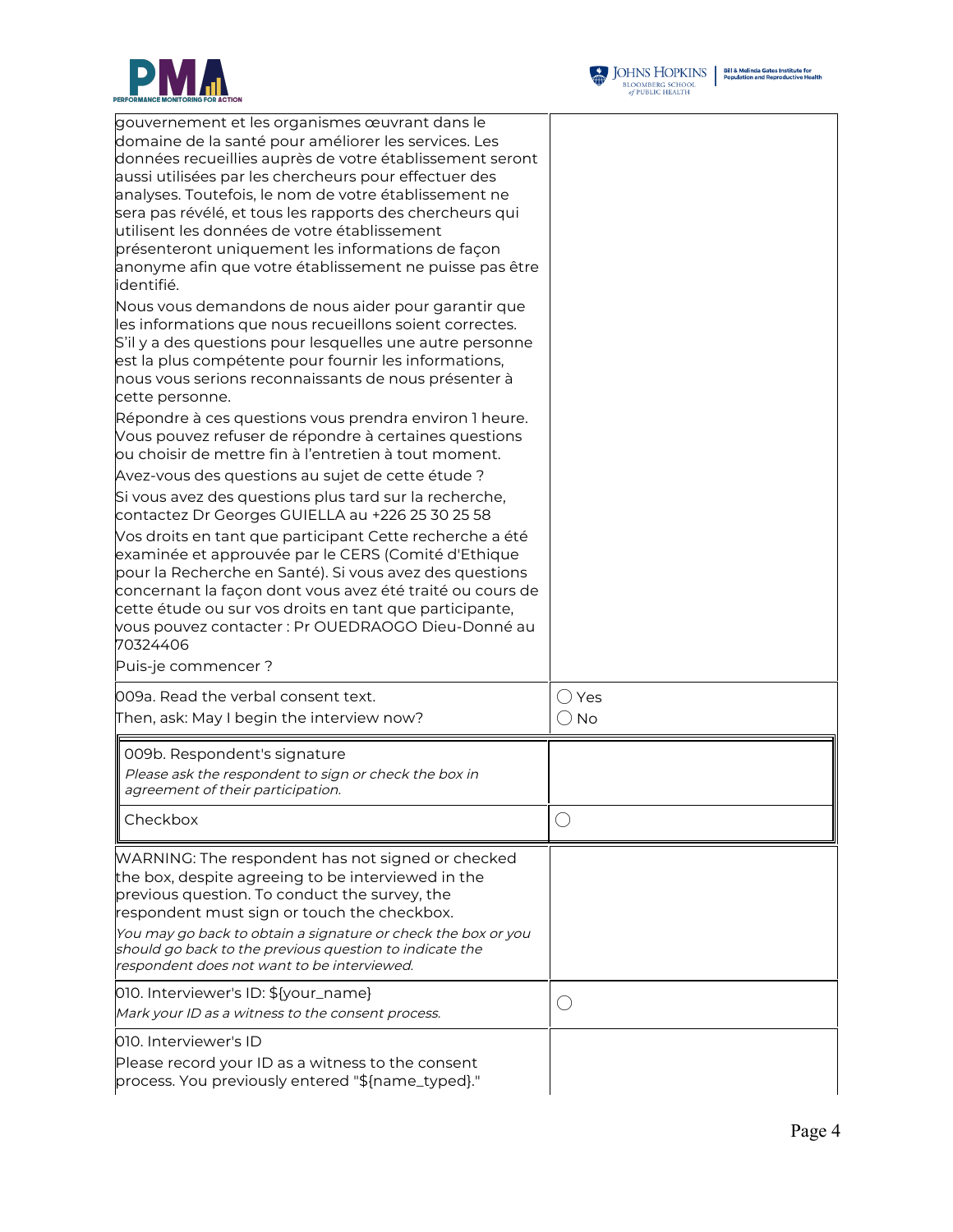



011. What is your position in this facility? Select the highest managerial qualification of the respondent. ◯ Owner ◯ In-charge / manager

| Select the highest managerial qualification of the respondent.                                                                                                                                                                                                                                                                                                                                                                                                                                                                                       | ( ) Staff<br>$\bigcirc$ No response                                               |
|------------------------------------------------------------------------------------------------------------------------------------------------------------------------------------------------------------------------------------------------------------------------------------------------------------------------------------------------------------------------------------------------------------------------------------------------------------------------------------------------------------------------------------------------------|-----------------------------------------------------------------------------------|
| <b>Section 1 – Information About Services</b><br>Now I would like to ask about the services provided at this facility.                                                                                                                                                                                                                                                                                                                                                                                                                               |                                                                                   |
| 101. Now I have some questions about staffing for this<br>facility. For the following questions, please tell me how<br>many staff with this qualification are currently assigned<br>to this facility and provide family planning services.<br>Finally, tell me the total number present at any time<br>today. We want to know the highest technical<br>qualification that any staff may hold regardless of the<br>person's actual assignment or specialist studies.<br>Enter -88 for do not know and -99 for no response. 0 is a<br>possible answer. |                                                                                   |
|                                                                                                                                                                                                                                                                                                                                                                                                                                                                                                                                                      | 101. Enter -88 for do not know,-99<br>for no response. O is a possible<br>answer. |
| 101. Total number FP: doctors                                                                                                                                                                                                                                                                                                                                                                                                                                                                                                                        |                                                                                   |
| 101b. Present today: doctors                                                                                                                                                                                                                                                                                                                                                                                                                                                                                                                         |                                                                                   |
|                                                                                                                                                                                                                                                                                                                                                                                                                                                                                                                                                      | 101. Enter -88 for do not know,-99<br>for no response. O is a possible<br>answer. |
| 101. Total number FP: specialist nurses                                                                                                                                                                                                                                                                                                                                                                                                                                                                                                              |                                                                                   |
| 101b. Present today: specialist nurses                                                                                                                                                                                                                                                                                                                                                                                                                                                                                                               |                                                                                   |
|                                                                                                                                                                                                                                                                                                                                                                                                                                                                                                                                                      | 101. Enter -88 for do not know,-99<br>for no response. 0 is a possible<br>answer. |
| 101. Total number FP: nurses                                                                                                                                                                                                                                                                                                                                                                                                                                                                                                                         |                                                                                   |
| 101b. Present today: nurses                                                                                                                                                                                                                                                                                                                                                                                                                                                                                                                          |                                                                                   |
|                                                                                                                                                                                                                                                                                                                                                                                                                                                                                                                                                      | 101. Enter -88 for do not know,-99<br>for no response. O is a possible<br>answer. |
| 101. Total number FP: midwives / male midwives<br>(midhusband)                                                                                                                                                                                                                                                                                                                                                                                                                                                                                       |                                                                                   |
| 101b. Present today: midwives / male midwives<br>(midhusband)                                                                                                                                                                                                                                                                                                                                                                                                                                                                                        |                                                                                   |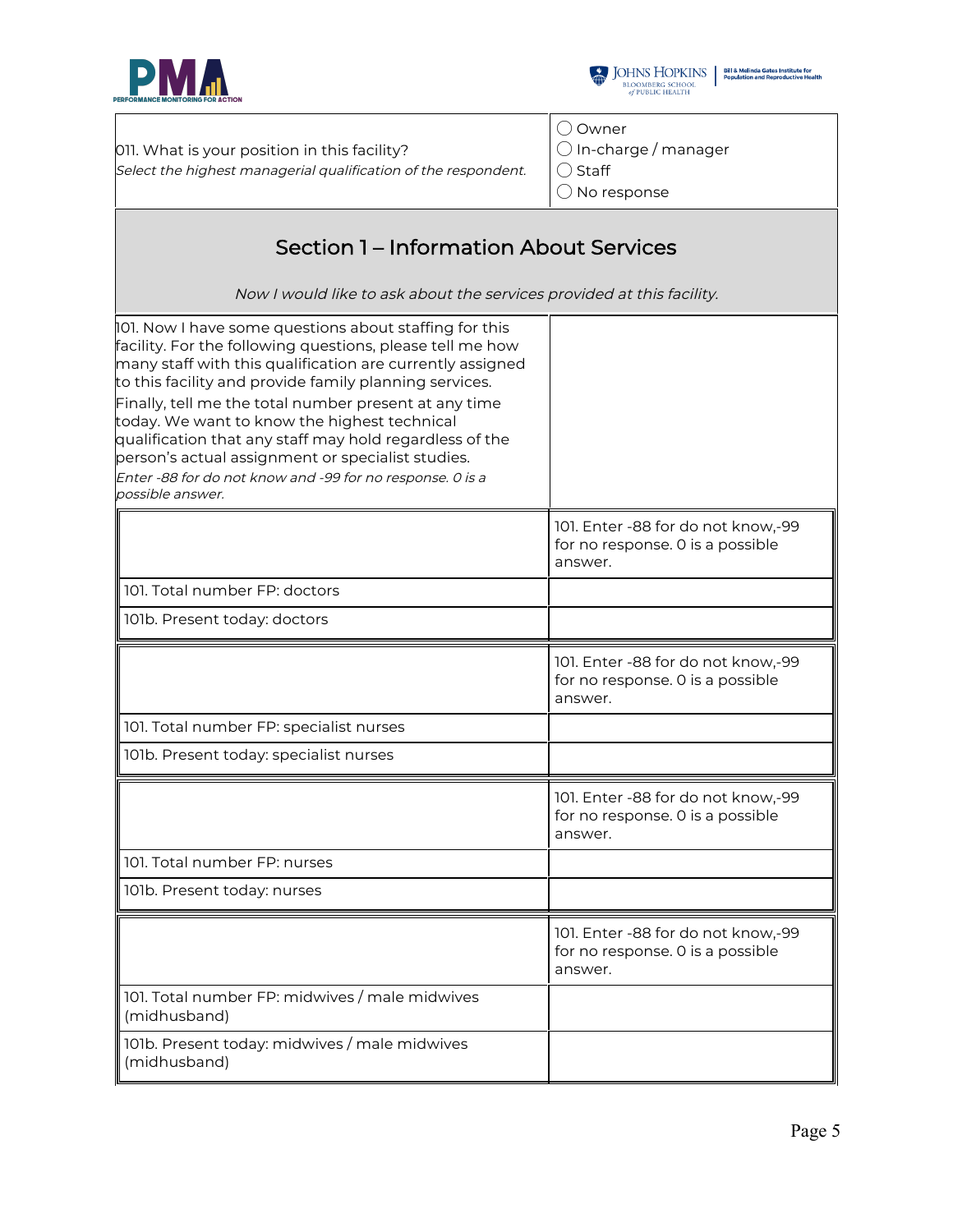



|                                                                                                | 101. Enter -88 for do not know,-99<br>for no response. 0 is a possible<br>answer.  |
|------------------------------------------------------------------------------------------------|------------------------------------------------------------------------------------|
| 101. Total number FP: certified birth attendants /aides                                        |                                                                                    |
| 101b. Present today: certified birth attendants /aides                                         |                                                                                    |
|                                                                                                | 101. Enter -88 for do not know, -99<br>for no response. 0 is a possible<br>answer. |
| 101. Total number FP: fieldworkers                                                             |                                                                                    |
| 101b. Present today: fieldworkers                                                              |                                                                                    |
|                                                                                                | 101. Enter -88 for do not know, -99<br>for no response. 0 is a possible<br>answer. |
| 101. Total number FP: technicians                                                              |                                                                                    |
| 101b. Present today: technicians                                                               |                                                                                    |
|                                                                                                | 101. Enter -88 for do not know, -99<br>for no response. 0 is a possible<br>answer. |
| 101. Total number FP: pharmacists                                                              |                                                                                    |
| 101b. Present today: pharmacists                                                               |                                                                                    |
|                                                                                                | 101. Enter -88 for do not know,-99<br>for no response. 0 is a possible<br>answer.  |
| 101. Total number FP: pharmaceutical store owners                                              |                                                                                    |
| 101b. Present today: pharmaceutical store owners                                               |                                                                                    |
|                                                                                                | 101. Enter -88 for do not know,-99<br>for no response. 0 is a possible<br>answer.  |
| 101. Total number FP: other medical staff                                                      |                                                                                    |
| 101b. Present today: other medical staff                                                       |                                                                                    |
| 102. Does this facility have electricity at this time?<br>Select for running electricity only. | $\bigcirc$ Yes<br>$\bigcirc$ No<br>$\bigcirc$ No response                          |
| 103. At any point today, has the electricity been out for<br>two or more hours?                | $\bigcirc$ Yes<br>$()$ No<br>$\bigcirc$ Do not know<br>No response                 |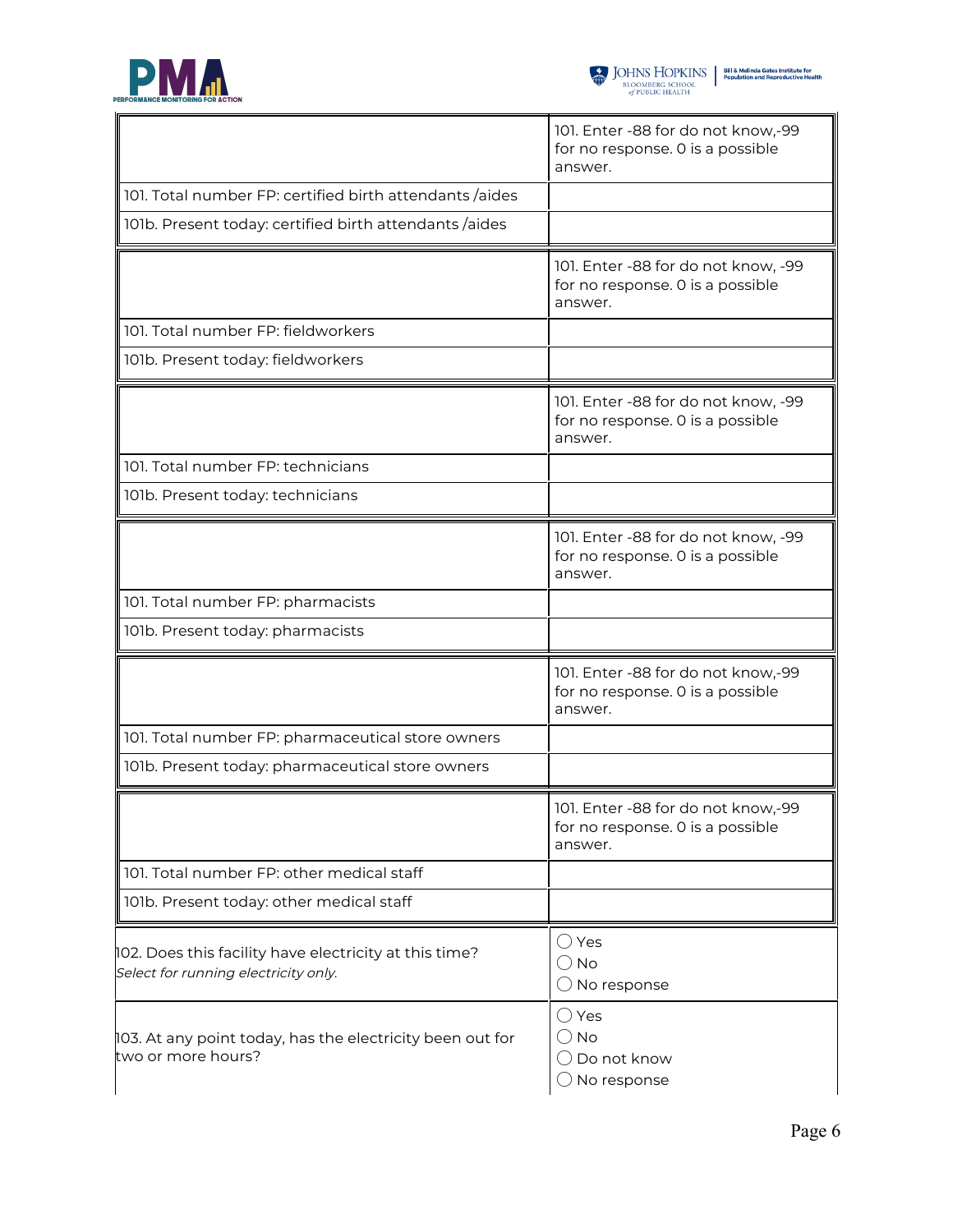



| 104. Does this facility have running water at this time?<br>Select for running water only.                                                                                                                                       | Yes<br>∪ No<br>No response                                                                                                                                                                                              |  |
|----------------------------------------------------------------------------------------------------------------------------------------------------------------------------------------------------------------------------------|-------------------------------------------------------------------------------------------------------------------------------------------------------------------------------------------------------------------------|--|
| 105. At any point today, has running water been<br>unavailable for two or more hours?                                                                                                                                            | Yes<br>( ) No<br>Do not know<br>No response                                                                                                                                                                             |  |
| 106. How many handwashing facilities are available on<br>site for staff to use?<br>Enter -88 for do not know, -99 for no response.                                                                                               |                                                                                                                                                                                                                         |  |
| 107. May I see a nearby handwashing facility that is used<br>by staff?<br>Handwashing facility must be accessible to most health<br>workers in the facility.<br>At the handwashing facility, OBSERVE:<br>(select all that apply) | $\Box$ Soap is present<br>$\Box$ Stored water is present<br>$\Box$ Running water is present<br>$\Box$ Handwashing area is near a<br>sanitation facility<br>$\Box$ None of the above<br>$\Box$ Did not see the facility. |  |
| Section 2 - Family Planning Services<br>Now I would like to ask about family planning services provided at this facility. If there is                                                                                            |                                                                                                                                                                                                                         |  |

another provider who would be better able to answer my questions on family planning services in this facility, I would appreciate if you could refer me to the appropriate person.

| 201. Do you usually offer family planning services /<br>products?                                                                                                                                                        | Yes<br><b>No</b><br>No response                  |
|--------------------------------------------------------------------------------------------------------------------------------------------------------------------------------------------------------------------------|--------------------------------------------------|
| 202. How many days in a week are family planning<br>services / products offered / sold here?<br>Enter a number between 0 and 7. Enter 0 for less than 1 day per<br>week. Enter -88 for do not know, -99 for no response. |                                                  |
| 203. Does this facility provide family planning<br>supervision, support, or supplies to community health<br>volunteers?                                                                                                  | Yes<br><b>No</b><br>No response                  |
| 204. How many community health volunteers are<br>supported by this facility to provide family planning<br>services?                                                                                                      |                                                  |
| Record only who receive supervision, support, or supplies for<br>family planning.                                                                                                                                        |                                                  |
| If were recorded as employees in 101, please do not include<br>them here as well.                                                                                                                                        |                                                  |
| Enter -88 for do not know, -99 for no response.                                                                                                                                                                          |                                                  |
| 205. Do the community health volunteers provide any of<br>the following contraceptives:                                                                                                                                  | $\square$ Condoms<br>$\Box$ Pills<br>Injectables |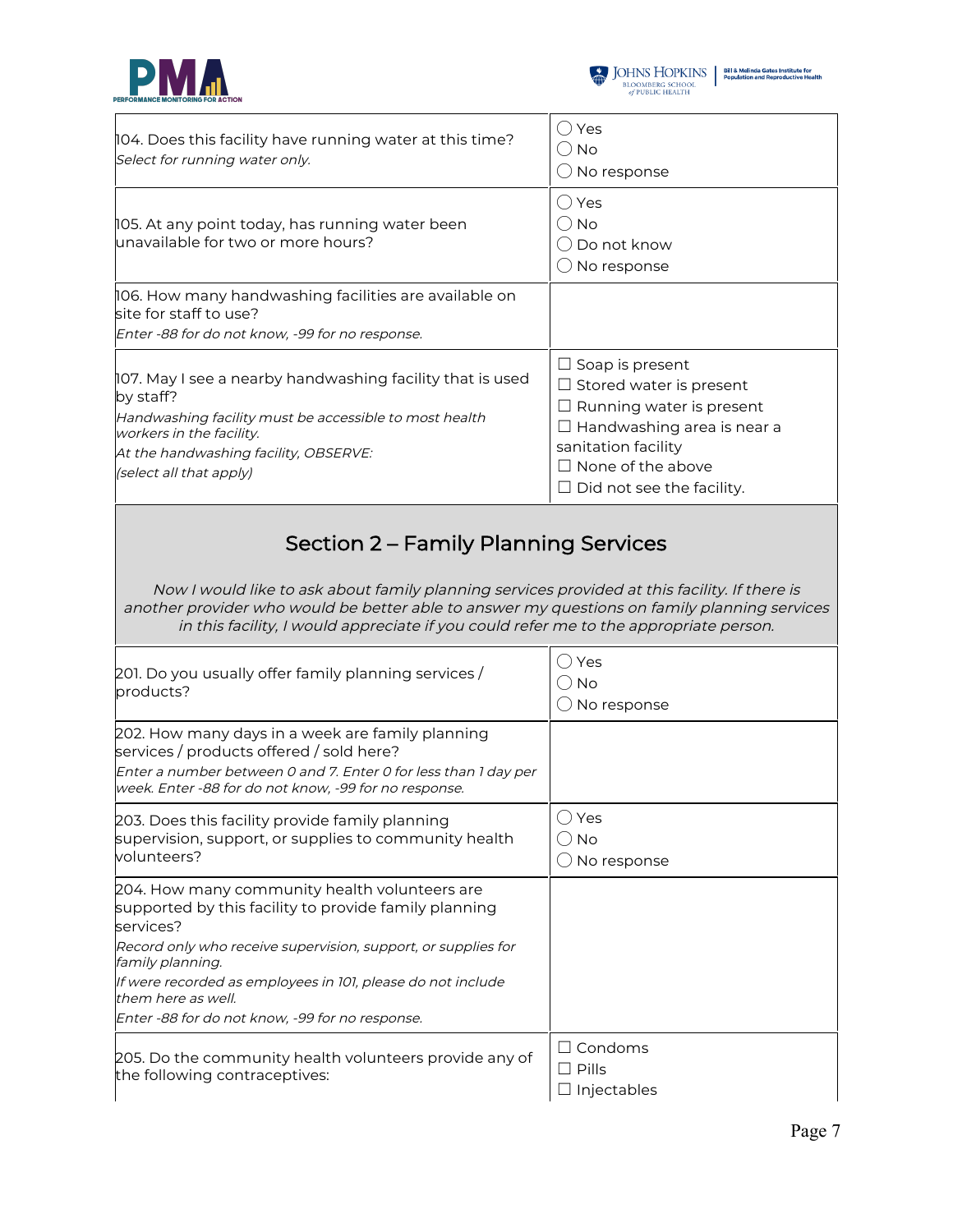



|                                                                                                                                                                                                                                              | $\Box$ None of the above                                                                                                                                                                                                                                                                                                                                                                   |           |
|----------------------------------------------------------------------------------------------------------------------------------------------------------------------------------------------------------------------------------------------|--------------------------------------------------------------------------------------------------------------------------------------------------------------------------------------------------------------------------------------------------------------------------------------------------------------------------------------------------------------------------------------------|-----------|
|                                                                                                                                                                                                                                              | $\Box$ No response                                                                                                                                                                                                                                                                                                                                                                         |           |
| 206. How many times in the last 12 months has a mobile<br>outreach team visited your facility to deliver<br>supplementary/additional family planning services?<br>Enter -88 for do not know, -99 for no response. 0 is a possible<br>answer. |                                                                                                                                                                                                                                                                                                                                                                                            |           |
| 207. Which of the following family planning services do<br>you offer to unmarried adolescents age 10-19?<br>Read all options and select all that apply.                                                                                      | $\Box$ Counsel for contraceptive<br>methods<br>$\Box$ Provide contraceptive methods<br>$\Box$ Prescribe / refer for contraceptive<br>methods<br>$\Box$ None of the above<br>$\Box$ No response                                                                                                                                                                                             |           |
| Section 3: Provision of Family Planning Methods                                                                                                                                                                                              |                                                                                                                                                                                                                                                                                                                                                                                            |           |
| 401. Which of the following methods are provided to<br>clients at this facility?<br>Read all options out loud.                                                                                                                               | $\Box$ Female sterilization<br>$\Box$ Male sterilization<br>$\Box$ Implant<br>$\Box$ IUD<br>□ Injectables - Depo Provera<br>□ Injectables - Sayana Press<br>$\Box$ Pill<br>$\Box$ Emergency contraception<br>$\Box$ Male condom<br>$\Box$ Female condom<br>$\Box$ Diaphragm<br>$\Box$ Foam / jelly<br>$\Box$ Standard days / cycle beads<br>$\Box$ None of the above<br>$\Box$ No response |           |
| 402. Are clients charged for obtaining any of the<br>following methods at this facility?<br>Read all options out loud.                                                                                                                       |                                                                                                                                                                                                                                                                                                                                                                                            |           |
|                                                                                                                                                                                                                                              | Yes                                                                                                                                                                                                                                                                                                                                                                                        | <b>No</b> |
| Female sterilization                                                                                                                                                                                                                         |                                                                                                                                                                                                                                                                                                                                                                                            |           |
| Male sterilization                                                                                                                                                                                                                           |                                                                                                                                                                                                                                                                                                                                                                                            |           |
| Implant                                                                                                                                                                                                                                      |                                                                                                                                                                                                                                                                                                                                                                                            |           |
| <b>IUD</b>                                                                                                                                                                                                                                   |                                                                                                                                                                                                                                                                                                                                                                                            |           |
| Injectables - Depo Provera                                                                                                                                                                                                                   |                                                                                                                                                                                                                                                                                                                                                                                            |           |
| Injectables - Sayana Press                                                                                                                                                                                                                   |                                                                                                                                                                                                                                                                                                                                                                                            |           |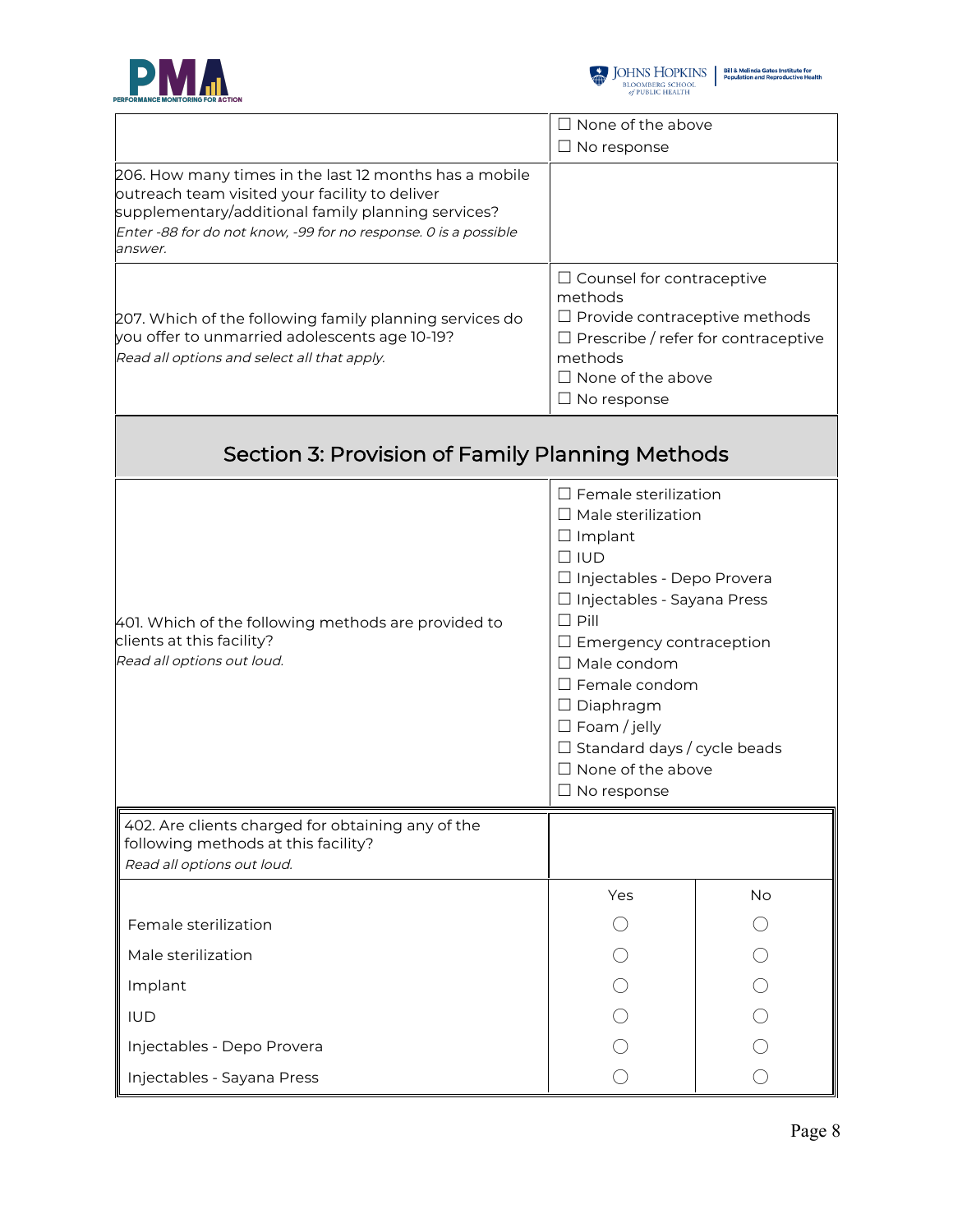



| Pill                                                                                                                                                                                                                                                                                                                        |                                                           |  |
|-----------------------------------------------------------------------------------------------------------------------------------------------------------------------------------------------------------------------------------------------------------------------------------------------------------------------------|-----------------------------------------------------------|--|
| Emergency contraception                                                                                                                                                                                                                                                                                                     |                                                           |  |
| Male condom                                                                                                                                                                                                                                                                                                                 |                                                           |  |
| Female condom                                                                                                                                                                                                                                                                                                               |                                                           |  |
| Diaphragm                                                                                                                                                                                                                                                                                                                   |                                                           |  |
| Foam / jelly                                                                                                                                                                                                                                                                                                                |                                                           |  |
| Standard days / cycle beads                                                                                                                                                                                                                                                                                                 |                                                           |  |
| Did the respondent answer the questions or give no<br>response?                                                                                                                                                                                                                                                             | Respondent answered<br>No response                        |  |
| 403. How much do you charge for one unit of each<br>method that you provide?<br>Enter all prices in Francs CFA<br>Enter -88 for do not know, -99 for no response.                                                                                                                                                           |                                                           |  |
| Female sterilization (full cost of procedure)                                                                                                                                                                                                                                                                               |                                                           |  |
| Male sterilization (full cost of procedure)                                                                                                                                                                                                                                                                                 |                                                           |  |
| Implants (full cost of the implant and insertion)                                                                                                                                                                                                                                                                           |                                                           |  |
| IUD (full cost of the IUD and insertion)                                                                                                                                                                                                                                                                                    |                                                           |  |
| One shot of 3-month injectable (Depo Provera)                                                                                                                                                                                                                                                                               |                                                           |  |
| One shot of 3-month injectable (Sayana Press)                                                                                                                                                                                                                                                                               |                                                           |  |
| One month supply of pills                                                                                                                                                                                                                                                                                                   |                                                           |  |
| A single dose of emergency contraception                                                                                                                                                                                                                                                                                    |                                                           |  |
| One male condom                                                                                                                                                                                                                                                                                                             |                                                           |  |
| One female condom                                                                                                                                                                                                                                                                                                           |                                                           |  |
| A diaphragm                                                                                                                                                                                                                                                                                                                 |                                                           |  |
| Foam / jelly                                                                                                                                                                                                                                                                                                                |                                                           |  |
| Standard days / cycle beads                                                                                                                                                                                                                                                                                                 |                                                           |  |
| 404. Do family planning clients need to pay any fees in<br>order to be seen by a provider in this facility even if they<br>do not obtain a method of contraception?<br>These may be consultation or registration fees charged<br>to everyone who is seen in this facility or may be specific<br>to family planning clients. | ○ Yes<br>$\bigcirc$ No<br>$\bigcirc$ No response          |  |
| 405. On days when you offer family planning services,<br>does this facility have trained personnel able to insert<br>implants?                                                                                                                                                                                              | $\bigcirc$ Yes<br>$\bigcirc$ No<br>$\bigcirc$ No response |  |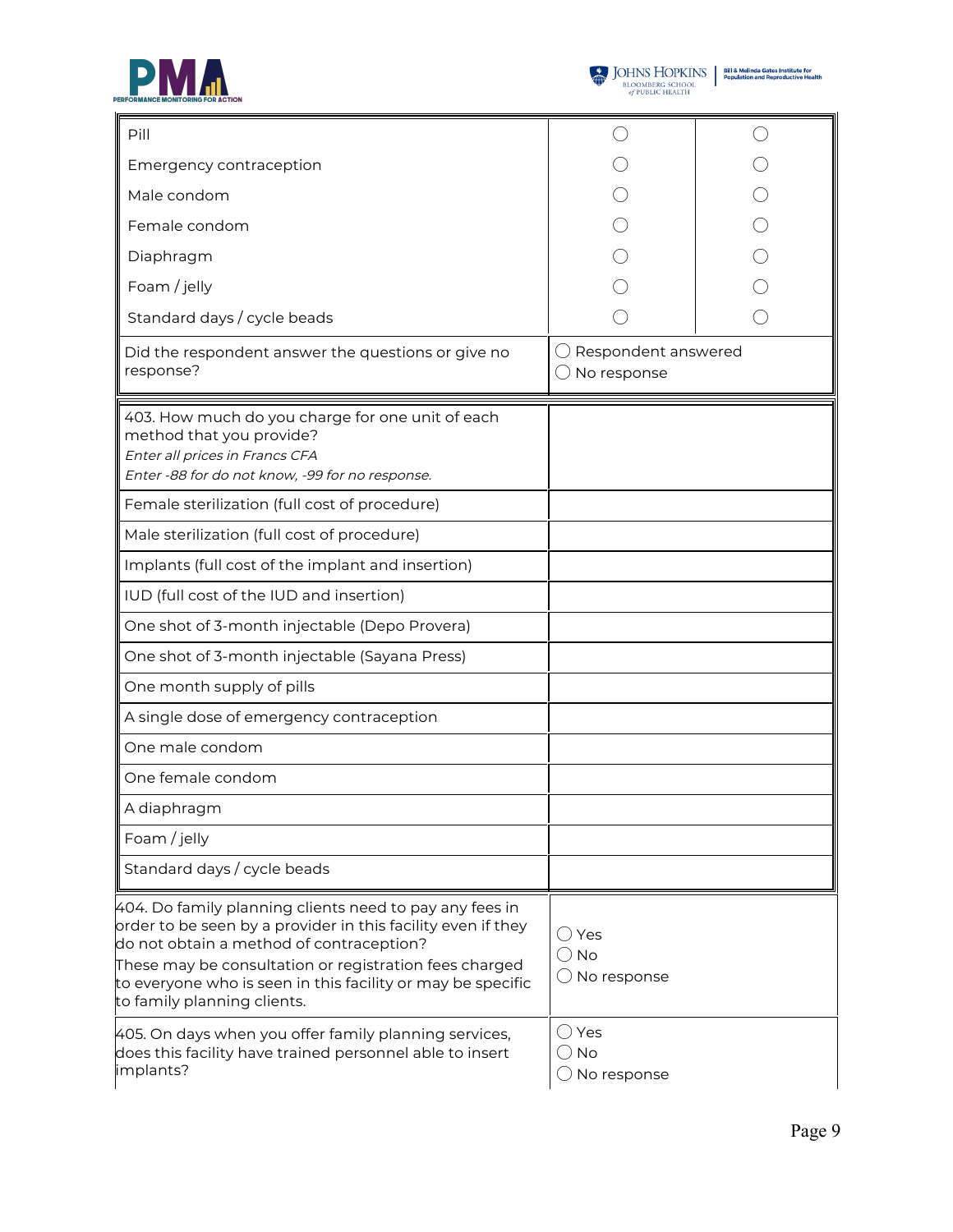



| 406. On days when you offer family planning services,                                                                                                                                                                                             | $\bigcirc$ Yes                                                                                                                                                                                                                                                    |
|---------------------------------------------------------------------------------------------------------------------------------------------------------------------------------------------------------------------------------------------------|-------------------------------------------------------------------------------------------------------------------------------------------------------------------------------------------------------------------------------------------------------------------|
| does this facility have trained personnel able to remove                                                                                                                                                                                          | () No                                                                                                                                                                                                                                                             |
| implants?                                                                                                                                                                                                                                         | $\bigcirc$ No response                                                                                                                                                                                                                                            |
| 407. On days when you offer family planning services,                                                                                                                                                                                             | ◯ Yes                                                                                                                                                                                                                                                             |
| does this facility have trained personnel able to insert                                                                                                                                                                                          | () No                                                                                                                                                                                                                                                             |
| IUDs?                                                                                                                                                                                                                                             | $\bigcirc$ No response                                                                                                                                                                                                                                            |
| 408. On days when you offer family planning services,                                                                                                                                                                                             | ◯ Yes                                                                                                                                                                                                                                                             |
| does this facility have trained personnel able to remove                                                                                                                                                                                          | () No                                                                                                                                                                                                                                                             |
| IUDs?                                                                                                                                                                                                                                             | $\bigcirc$ No response                                                                                                                                                                                                                                            |
| 409. Does this facility have the following supplies needed<br>to insert and/or remove implants:<br>Read out all supplies and select all that apply. Supplies do not<br>need to be observed, but must be available on the day of the<br>interview. | $\Box$ Clean Gloves<br>$\Box$ Antiseptic<br>□ Sterile Gauze Pad or Cotton Wool<br>□ Local Anesthetic<br>$\Box$ Sealed Implant Pack<br>$\Box$ Surgical Blade<br>$\Box$ Mosquito forceps (straight or<br>curved)<br>$\Box$ None of the above<br>$\Box$ No response  |
| 410. If a woman came in today needing an implant                                                                                                                                                                                                  | $\bigcirc$ Yes                                                                                                                                                                                                                                                    |
| inserted, could that service be provided to her today                                                                                                                                                                                             | $\bigcirc$ No                                                                                                                                                                                                                                                     |
| onsite?                                                                                                                                                                                                                                           | $\bigcirc$ No response                                                                                                                                                                                                                                            |
| 411. If a woman came today needing her implant                                                                                                                                                                                                    | $\bigcirc$ Yes                                                                                                                                                                                                                                                    |
| removed, could that service be provided to her today                                                                                                                                                                                              | $\bigcirc$ No                                                                                                                                                                                                                                                     |
| onsite?                                                                                                                                                                                                                                           | $\bigcirc$ No response                                                                                                                                                                                                                                            |
| 412. If a woman comes to your facility today needing her                                                                                                                                                                                          | $\bigcirc$ Yes                                                                                                                                                                                                                                                    |
| implant removed, but it is deeply placed, could that                                                                                                                                                                                              | $\bigcirc$ No                                                                                                                                                                                                                                                     |
| service be provided to her today onsite?                                                                                                                                                                                                          | $\bigcirc$ No response                                                                                                                                                                                                                                            |
| 413. Would someone at this facility know where to send<br>her to have the implant removed?                                                                                                                                                        | $\bigcirc$ Yes<br>$\bigcirc$ No<br>$\bigcirc$ No response                                                                                                                                                                                                         |
| 414. Does this facility have the following supplies needed<br>to insert and/or remove IUDs:<br>Read out all supplies and select all that apply. Supplies do not<br>need to be observed, but must be available on the day of the<br>interview.     | $\square$ Exam gloves<br>$\Box$ Antiseptic (povidone iodine)<br>$\Box$ Drapes<br>$\Box$ Scissors<br>$\Box$ Sponge-holding forceps<br>$\Box$ Speculums (large and medium)<br>$\Box$ Tenaculum<br>□ Uterine Sound<br>$\Box$ None of the above<br>$\Box$ No response |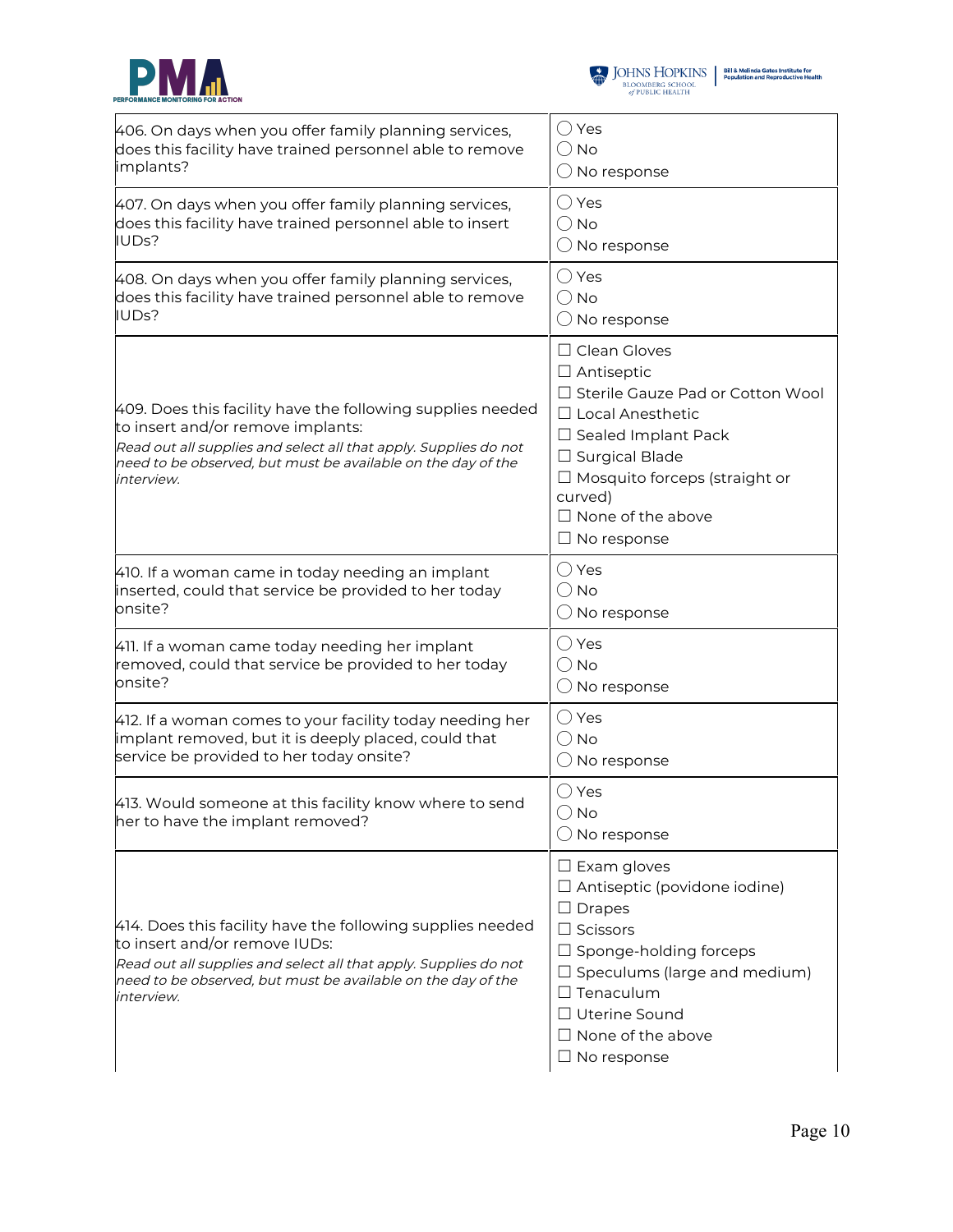



| IN_1. Does this facility offer self-injection training for<br>DMPA-SC (Sayana Press)?                                                                                                                                                                                                                                                                                     | $\bigcirc$ Yes<br>$\bigcirc$ No<br>$\bigcirc$ No response                                                                                                                                                                                                                                                                                                                                                                                                                                                                                                                                                                                                                                                                                                               |
|---------------------------------------------------------------------------------------------------------------------------------------------------------------------------------------------------------------------------------------------------------------------------------------------------------------------------------------------------------------------------|-------------------------------------------------------------------------------------------------------------------------------------------------------------------------------------------------------------------------------------------------------------------------------------------------------------------------------------------------------------------------------------------------------------------------------------------------------------------------------------------------------------------------------------------------------------------------------------------------------------------------------------------------------------------------------------------------------------------------------------------------------------------------|
| IN_2. Which of the following does the self-injection<br>training include?<br>Select all that apply                                                                                                                                                                                                                                                                        | $\Box$ Where the client should store the<br>injection material until she uses it<br>$\Box$ An instruction sheet for the client<br>to take home to remind her of steps<br>for self-injection<br>$\Box$ A reinjection calendar (e.g.,<br>information on when and how to<br>remember her next injection date)<br>for the client to take home<br>$\Box$ Counseling on follow-up options<br>$\Box$ What the client should do with<br>the syringe after the injection<br>$\Box$ The ways that partners could<br>potentially interfere with self-<br>injection<br>$\Box$ Instruction for the client not to<br>share her self-injection supplies<br>$\Box$ What the client should do if<br>problems occur with self-injection<br>$\Box$ None of the above<br>$\Box$ No response |
| IN_3. Have any women been trained at this facility to<br>inject themselves in the last 4 weeks?                                                                                                                                                                                                                                                                           | $\bigcirc$ Yes<br>$\bigcirc$ No<br>$\bigcirc$ No response                                                                                                                                                                                                                                                                                                                                                                                                                                                                                                                                                                                                                                                                                                               |
| IN_4. In the last 4 weeks, about how many women self<br>injected or took units home for self-injection?                                                                                                                                                                                                                                                                   | $\bigcirc$ 0-4<br>$\bigcirc$ 5-9<br>$\bigcirc$ 10-19<br>$\bigcirc$ 20-29<br>( ) 30 or more<br>$\bigcirc$ No response                                                                                                                                                                                                                                                                                                                                                                                                                                                                                                                                                                                                                                                    |
| 415a. May I see your family planning register from the last<br>completed month?<br>From family planning register, record:<br>(1) The total number of family planning visits (new and<br>continuing) in the last completed month, for each method.<br>(2) The number of new clients who received family planning<br>services in the last completed month, for each method. | $\bigcirc$ Yes<br>$\bigcirc$ No<br>$\bigcirc$ No response                                                                                                                                                                                                                                                                                                                                                                                                                                                                                                                                                                                                                                                                                                               |
|                                                                                                                                                                                                                                                                                                                                                                           | Enter for past completed month.<br>Enter -88 for do not know, enter -99<br>for no response.                                                                                                                                                                                                                                                                                                                                                                                                                                                                                                                                                                                                                                                                             |
| 415a. Total number of visits: Female Sterilization                                                                                                                                                                                                                                                                                                                        |                                                                                                                                                                                                                                                                                                                                                                                                                                                                                                                                                                                                                                                                                                                                                                         |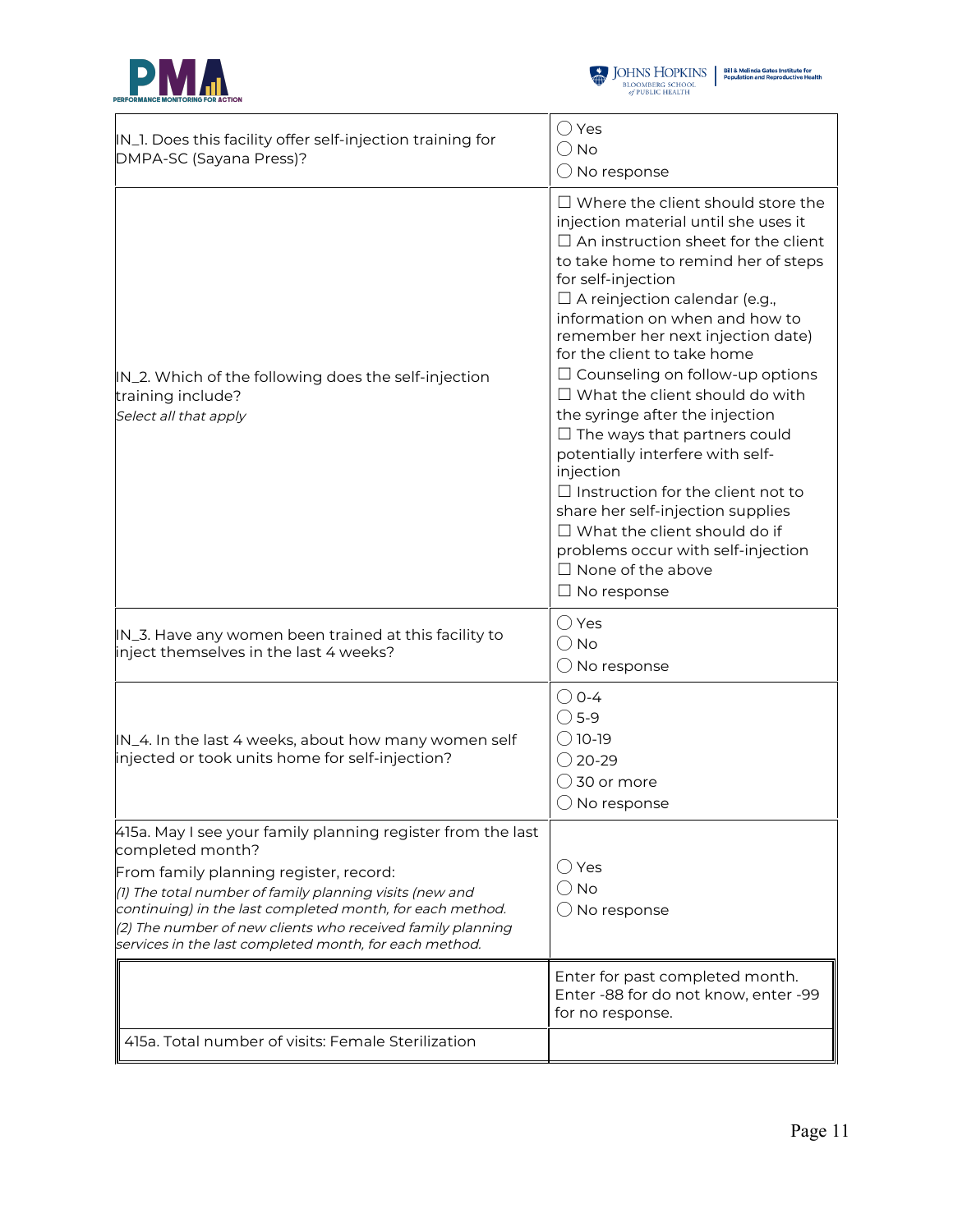

|                                                          | Enter for past completed month.<br>Enter -88 for do not know, enter -99<br>for no response. |
|----------------------------------------------------------|---------------------------------------------------------------------------------------------|
| 415a. Total number of visits: Male Sterilization         |                                                                                             |
|                                                          | Enter for past completed month.<br>Enter -88 for do not know, enter -99<br>for no response. |
| 415a. Total number of visits: Implants                   |                                                                                             |
| 415a. Number of new clients: Implants                    |                                                                                             |
|                                                          | Enter for past completed month.<br>Enter -88 for do not know, enter -99<br>for no response. |
| 415a. Total number of visits: IUD                        |                                                                                             |
| 415a. Number of new clients: IUD                         |                                                                                             |
|                                                          | Enter for past completed month.<br>Enter -88 for do not know, enter -99<br>for no response. |
| 415a. Total number of visits: Injectables - Depo Provera |                                                                                             |
| 415a. Number of new clients: Injectables - Depo Provera  |                                                                                             |
|                                                          | Enter for past completed month.<br>Enter -88 for do not know, enter -99<br>for no response. |
| 415a. Total number of visits: Injectables - Sayana Press |                                                                                             |
| 415a. Number of new clients: Injectables - Sayana Press  |                                                                                             |
|                                                          | Enter for past completed month.<br>Enter -88 for do not know, enter -99<br>for no response. |
| 415a. Total number of visits: Pill                       |                                                                                             |
| 415a. Number of new clients: Pill                        |                                                                                             |
|                                                          | Enter for past completed month.<br>Enter -88 for do not know, enter -99<br>for no response. |
| 415a. Total number of visits: Emergency contraception    |                                                                                             |
| 415a. Number of new clients: Emergency contraception     |                                                                                             |
|                                                          | Enter for past completed month.<br>Enter -88 for do not know, enter -99<br>for no response. |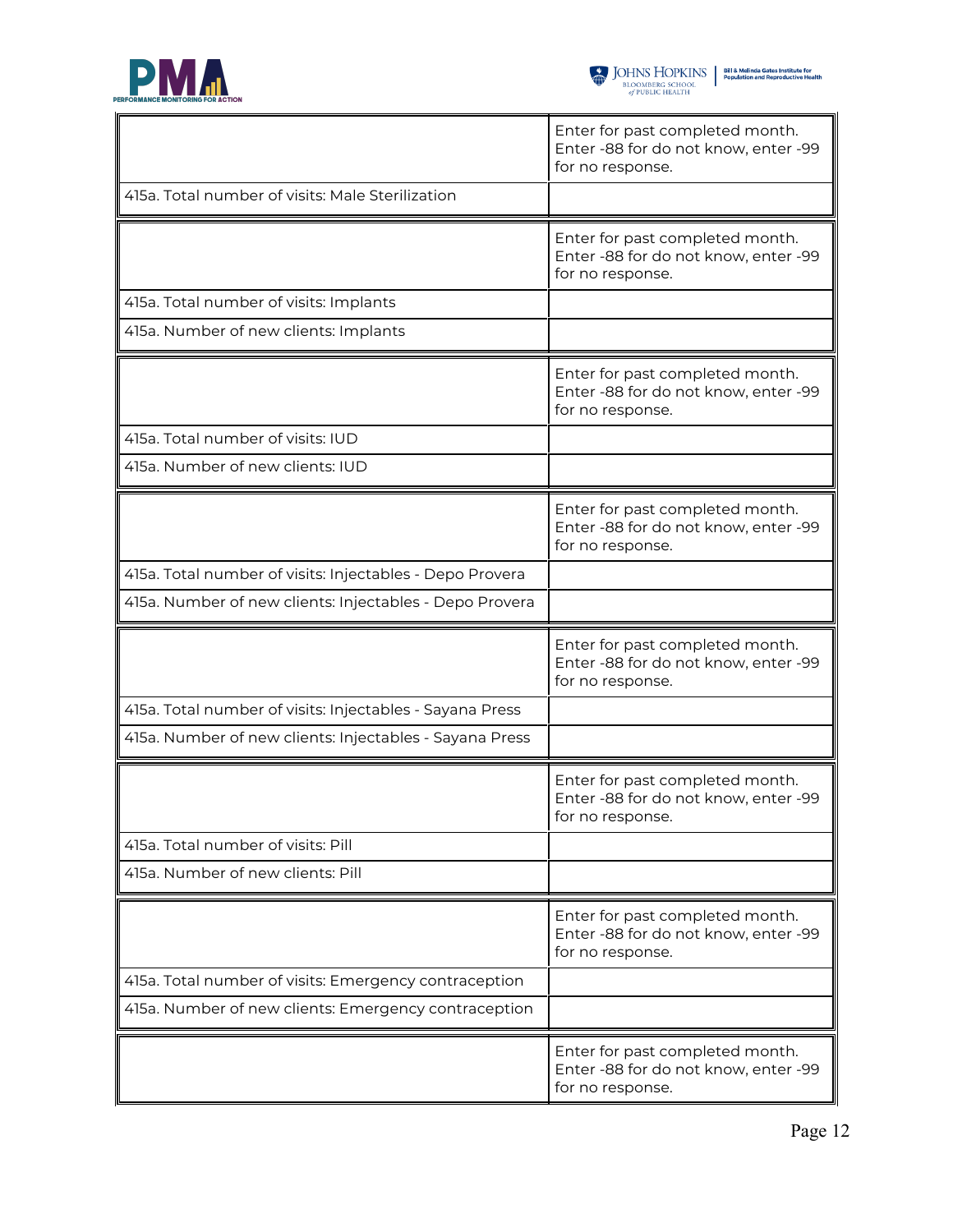



| 415a. Total number of visits: Male condom                                                                                                                                                                                                                                                     |                                                                                             |
|-----------------------------------------------------------------------------------------------------------------------------------------------------------------------------------------------------------------------------------------------------------------------------------------------|---------------------------------------------------------------------------------------------|
| 415a. Number of new clients: Male condom                                                                                                                                                                                                                                                      |                                                                                             |
|                                                                                                                                                                                                                                                                                               | Enter for past completed month.<br>Enter -88 for do not know, enter -99<br>for no response. |
| 415a. Total number of visits: Female condom                                                                                                                                                                                                                                                   |                                                                                             |
| 415a. Number of new clients: Female condom                                                                                                                                                                                                                                                    |                                                                                             |
|                                                                                                                                                                                                                                                                                               | Enter for past completed month.<br>Enter -88 for do not know, enter -99<br>for no response. |
| 415a. Total number of visits: Diaphragm                                                                                                                                                                                                                                                       |                                                                                             |
| 415a. Number of new clients: Diaphragm                                                                                                                                                                                                                                                        |                                                                                             |
|                                                                                                                                                                                                                                                                                               | Enter for past completed month.<br>Enter -88 for do not know, enter -99<br>for no response. |
| 415a. Total number of visits: Foam / jelly                                                                                                                                                                                                                                                    |                                                                                             |
| 415a. Number of new clients: Foam / jelly                                                                                                                                                                                                                                                     |                                                                                             |
|                                                                                                                                                                                                                                                                                               | Enter for past completed month.<br>Enter -88 for do not know, enter -99<br>for no response. |
| 415a. Total number of visits: Standard days / cycle beads                                                                                                                                                                                                                                     |                                                                                             |
| 415a. Number of new clients: Standard days / cycle<br>beads                                                                                                                                                                                                                                   |                                                                                             |
| 415b. May I see your family planning record book from<br>the last completed month?<br>From family planning record book, record the total number of<br>family planning products sold in the last completed month,<br>for each method.<br>Enter -88 for do not know. Enter -99 for no response. |                                                                                             |
| Number of units sold or provided: Implants                                                                                                                                                                                                                                                    |                                                                                             |
| Number of units sold or provided: IUD                                                                                                                                                                                                                                                         |                                                                                             |
| Number of units sold or provided: Injectables - Depo<br>Provera                                                                                                                                                                                                                               |                                                                                             |
| Number of units sold or provided: Injectables - Sayana<br>Press                                                                                                                                                                                                                               |                                                                                             |
| Number of units sold or provided: Pill                                                                                                                                                                                                                                                        |                                                                                             |
| Number of units sold or provided: Emergency<br>contraception                                                                                                                                                                                                                                  |                                                                                             |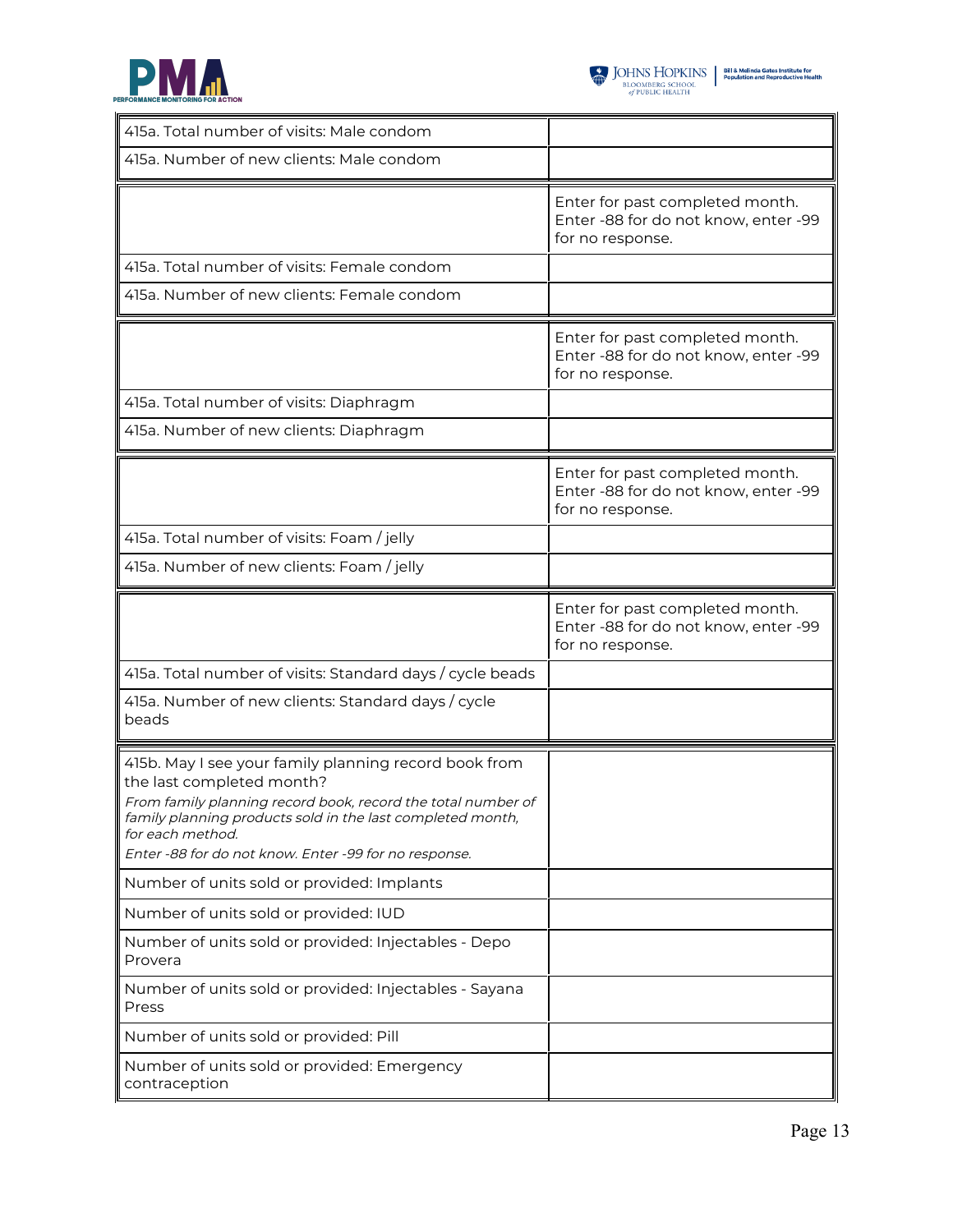



| Number of units sold or provided: Male condom                                                                                                             |                                                                                                                                                                                                                                                                                                                                                                    |
|-----------------------------------------------------------------------------------------------------------------------------------------------------------|--------------------------------------------------------------------------------------------------------------------------------------------------------------------------------------------------------------------------------------------------------------------------------------------------------------------------------------------------------------------|
| Number of units sold or provided: Female condom                                                                                                           |                                                                                                                                                                                                                                                                                                                                                                    |
| Number of units sold or provided: Diaphragm                                                                                                               |                                                                                                                                                                                                                                                                                                                                                                    |
| Number of units sold or provided: Foam / jelly                                                                                                            |                                                                                                                                                                                                                                                                                                                                                                    |
| Number of units sold or provided: Standard days / cycle<br>beads                                                                                          |                                                                                                                                                                                                                                                                                                                                                                    |
| NOTE: Questions 417a-e will repeat for each of the<br>methods provided at this SDP.<br>Methods selected in 401:<br>\${methods_selected}                   |                                                                                                                                                                                                                                                                                                                                                                    |
| 417a. You mentioned that you typically provide Implants<br>at this facility, can you show them to me?<br>If no, probe: Is the implant out of stock today? | $\bigcirc$ In-stock and observed<br>$\bigcirc$ In-stock but not observed<br>○ Out of stock<br>$\bigcirc$ No response                                                                                                                                                                                                                                               |
| 417b. How many days have Implants been out of stock?<br>Enter 1 if only today. Enter -88 for do not know. Enter -99 for no<br>response.                   |                                                                                                                                                                                                                                                                                                                                                                    |
| 417c. Have Implants been out of stock at any time in the<br>last 3 months?                                                                                | () Yes<br>$\bigcirc$ No<br>$\bigcirc$ Do not know<br>$\bigcirc$ No response                                                                                                                                                                                                                                                                                        |
| 417d. Why is this facility out of stock for Implants?<br>PROBE IF MULTIPLE REASONS GIVEN: What was the<br>main reason?                                    | $\bigcirc$ Did not place order for shipment<br>○ Ordered but did not receive<br>shipment<br>$\bigcirc$ Did not order right quantities<br>$\bigcirc$ Ordered but did not receive right<br>quantities<br>$\bigcirc$ Unexpected increase in<br>consumption<br>◯ Stock-out due to COVID-19<br>disruption<br>$\bigcirc$ Other<br>◯ Don't know<br>$\bigcirc$ No response |
| 417e. When do you expect to receive your next shipment<br>of Implants?                                                                                    | $\bigcirc$ X weeks<br>$\bigcirc$ X months<br>$\bigcirc$ Do not know<br>$\bigcirc$ No response                                                                                                                                                                                                                                                                      |
| 417e. Enter a value for \${ship_implants_lab}:                                                                                                            |                                                                                                                                                                                                                                                                                                                                                                    |
| 417a. You mentioned that you typically provide IUDs at<br>this facility, can you show them to me?<br>If no, probe: Is the IUDs out of stock today?        | $\bigcirc$ In-stock and observed<br>$\bigcirc$ In-stock but not observed                                                                                                                                                                                                                                                                                           |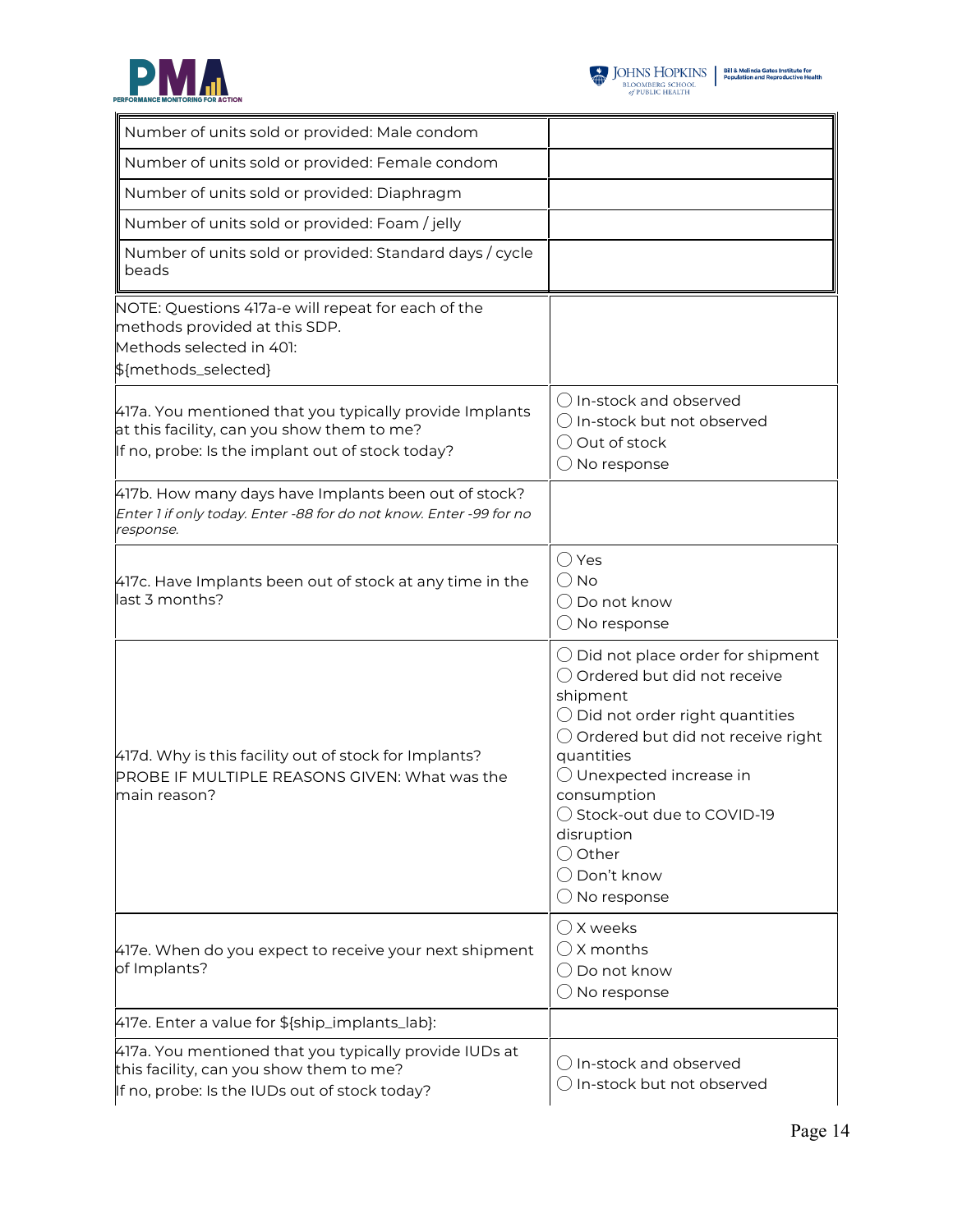



|                                                                                                                                                                                                  | $\bigcirc$ Out of stock                                                                                                                                                                                                                                                                                                                                   |
|--------------------------------------------------------------------------------------------------------------------------------------------------------------------------------------------------|-----------------------------------------------------------------------------------------------------------------------------------------------------------------------------------------------------------------------------------------------------------------------------------------------------------------------------------------------------------|
|                                                                                                                                                                                                  | $\bigcirc$ No response                                                                                                                                                                                                                                                                                                                                    |
| 417b. How many days have IUDs been out of stock?<br>Enter 1 if only today. Enter -88 for do not know. Enter -99 for no<br>response.                                                              |                                                                                                                                                                                                                                                                                                                                                           |
| 417c. Have IUDs been out of stock at any time in the last 3<br>months?                                                                                                                           | $\bigcirc$ Yes<br>$()$ No<br>$\bigcirc$ Do not know<br>$\bigcirc$ No response                                                                                                                                                                                                                                                                             |
| 417d. Why is this facility out of stock for IUD?<br><b>PROBE IF MULTIPLE REASONS GIVEN: What was the</b><br>main reason?                                                                         | $\bigcirc$ Did not place order for shipment<br>○ Ordered but did not receive<br>shipment<br>$\bigcirc$ Did not order right quantities<br>○ Ordered but did not receive right<br>quantities<br>◯ Unexpected increase in<br>consumption<br>◯ Stock-out due to COVID-19<br>disruption<br>$\bigcirc$ Other<br>$\bigcirc$ Don't know<br>$\bigcirc$ No response |
| 417e. When do you expect to receive your next shipment<br>of IUDs?                                                                                                                               | $\bigcirc$ X weeks<br>$\bigcirc$ X months<br>$\bigcirc$ Do not know<br>$\bigcirc$ No response                                                                                                                                                                                                                                                             |
| 417e. Enter a value for \${ship_IUD_lab}:                                                                                                                                                        |                                                                                                                                                                                                                                                                                                                                                           |
| 417a. You mentioned that you typically provide<br>Injectables Sayana Press at this facility, can you show<br>them to me?<br>If no, probe: Is the Injectables Sayana Press out of stock<br>today? | $\bigcirc$ In-stock and observed<br>$\bigcirc$ In-stock but not observed<br>◯ Out of stock<br>$\bigcirc$ No response                                                                                                                                                                                                                                      |
| 417b. How many days have Injectables Sayana Press<br>been out of stock?<br>Enter 1 if only today. Enter -88 for do not know. Enter -99 for no<br>response.                                       |                                                                                                                                                                                                                                                                                                                                                           |
| 417c. Have Injectables Sayana Press been out of stock at<br>any time in the last 3 months?                                                                                                       | $\bigcirc$ Yes<br>$\bigcirc$ No<br>$\bigcirc$ Do not know<br>$\bigcirc$ No response                                                                                                                                                                                                                                                                       |
| 417d. Why is this facility out of stock for Injectables<br>Sayana Press?<br>PROBE IF MULTIPLE REASONS GIVEN: What was the<br>main reason?                                                        | $\bigcirc$ Did not place order for shipment<br>○ Ordered but did not receive<br>shipment<br>$\bigcirc$ Did not order right quantities<br>$\bigcirc$ Ordered but did not receive right                                                                                                                                                                     |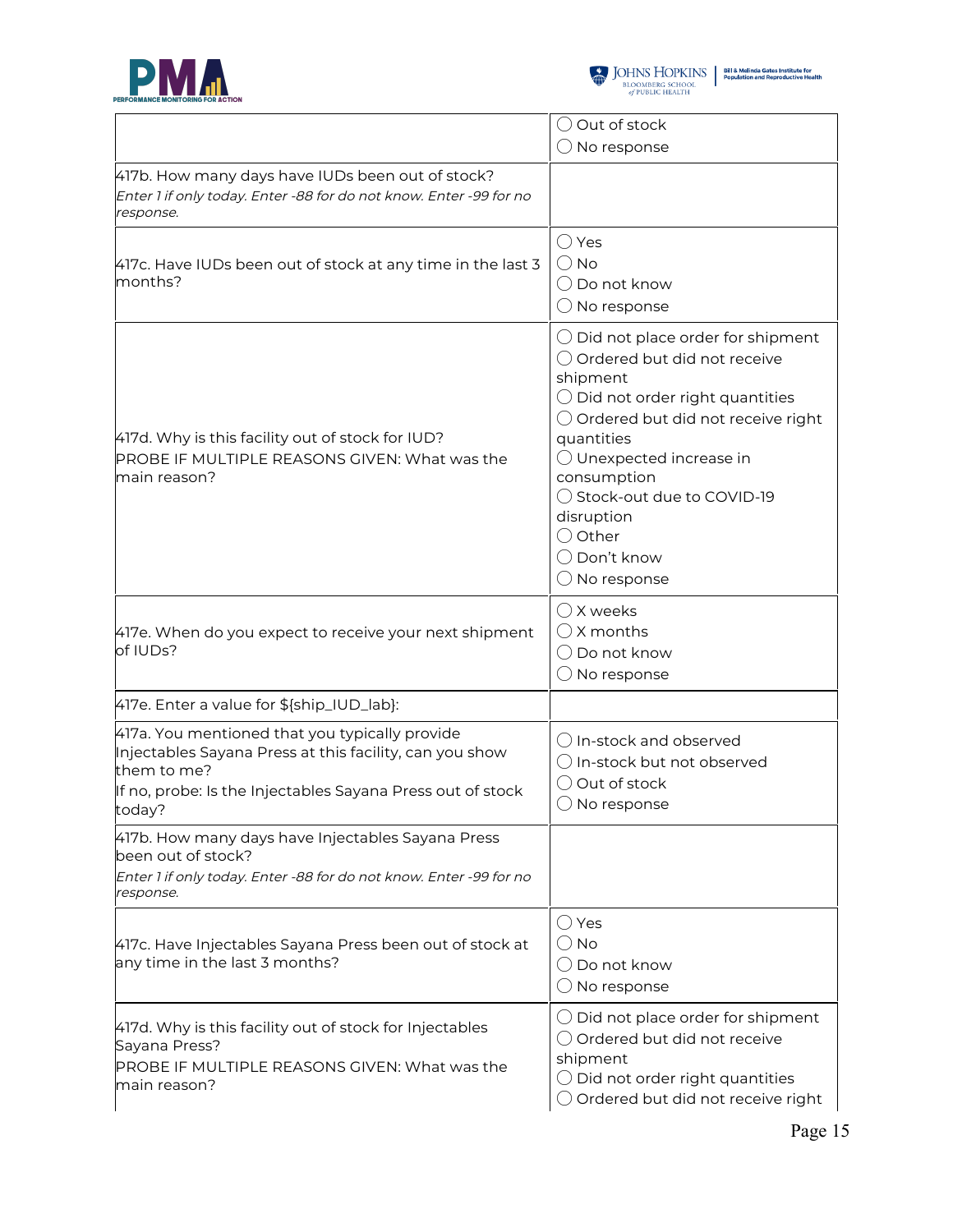



|                                                                                                                                                                                                  | quantities<br>◯ Unexpected increase in<br>consumption<br>◯ Stock-out due to COVID-19<br>disruption<br>$\bigcirc$ Other<br>$\bigcirc$ Don't know<br>$\bigcirc$ No response                                                                                                                                                                                          |
|--------------------------------------------------------------------------------------------------------------------------------------------------------------------------------------------------|--------------------------------------------------------------------------------------------------------------------------------------------------------------------------------------------------------------------------------------------------------------------------------------------------------------------------------------------------------------------|
| 417e. When do you expect to receive your next shipment<br>of Injectables Sayana Press?                                                                                                           | $\bigcirc$ X weeks<br>$()$ X months<br>$\bigcirc$ Do not know<br>$\bigcirc$ No response                                                                                                                                                                                                                                                                            |
| 417e. Enter a value for \${ship_sp_lab}:                                                                                                                                                         |                                                                                                                                                                                                                                                                                                                                                                    |
| 417a. You mentioned that you typically provide<br>Injectables Depo Provera at this facility, can you show<br>them to me?<br>If no, probe: Is the Injectables Depo Provera out of stock<br>today? | $\bigcirc$ In-stock and observed<br>$\bigcirc$ In-stock but not observed<br>◯ Out of stock<br>$\bigcirc$ No response                                                                                                                                                                                                                                               |
| 417b. How many days have Injectables Depo Provera<br>been out of stock?<br>Enter 1 if only today. Enter -88 for do not know. Enter -99 for no<br>response.                                       |                                                                                                                                                                                                                                                                                                                                                                    |
| 417c. Have Injectables Depo Provera been out of stock at<br>any time in the last 3 months?                                                                                                       | $\bigcirc$ Yes<br>$\bigcirc$ No<br>$\bigcirc$ Do not know<br>$\bigcirc$ No response                                                                                                                                                                                                                                                                                |
| 417d. Why is this facility out of stock for Injectables Depo<br>Provera?<br>PROBE IF MULTIPLE REASONS GIVEN: What was the<br>main reason?                                                        | $\bigcirc$ Did not place order for shipment<br>○ Ordered but did not receive<br>shipment<br>$\bigcirc$ Did not order right quantities<br>$\bigcirc$ Ordered but did not receive right<br>quantities<br>$\bigcirc$ Unexpected increase in<br>consumption<br>◯ Stock-out due to COVID-19<br>disruption<br>$\bigcirc$ Other<br>◯ Don't know<br>$\bigcirc$ No response |
| 417e. When do you expect to receive your next shipment<br>of Injectables Depo Provera?                                                                                                           | $\bigcirc$ X weeks<br>$\bigcirc$ X months<br>$\bigcirc$ Do not know<br>$\bigcirc$ No response                                                                                                                                                                                                                                                                      |
| 417e. Enter a value for \${ship_dp_lab}:                                                                                                                                                         |                                                                                                                                                                                                                                                                                                                                                                    |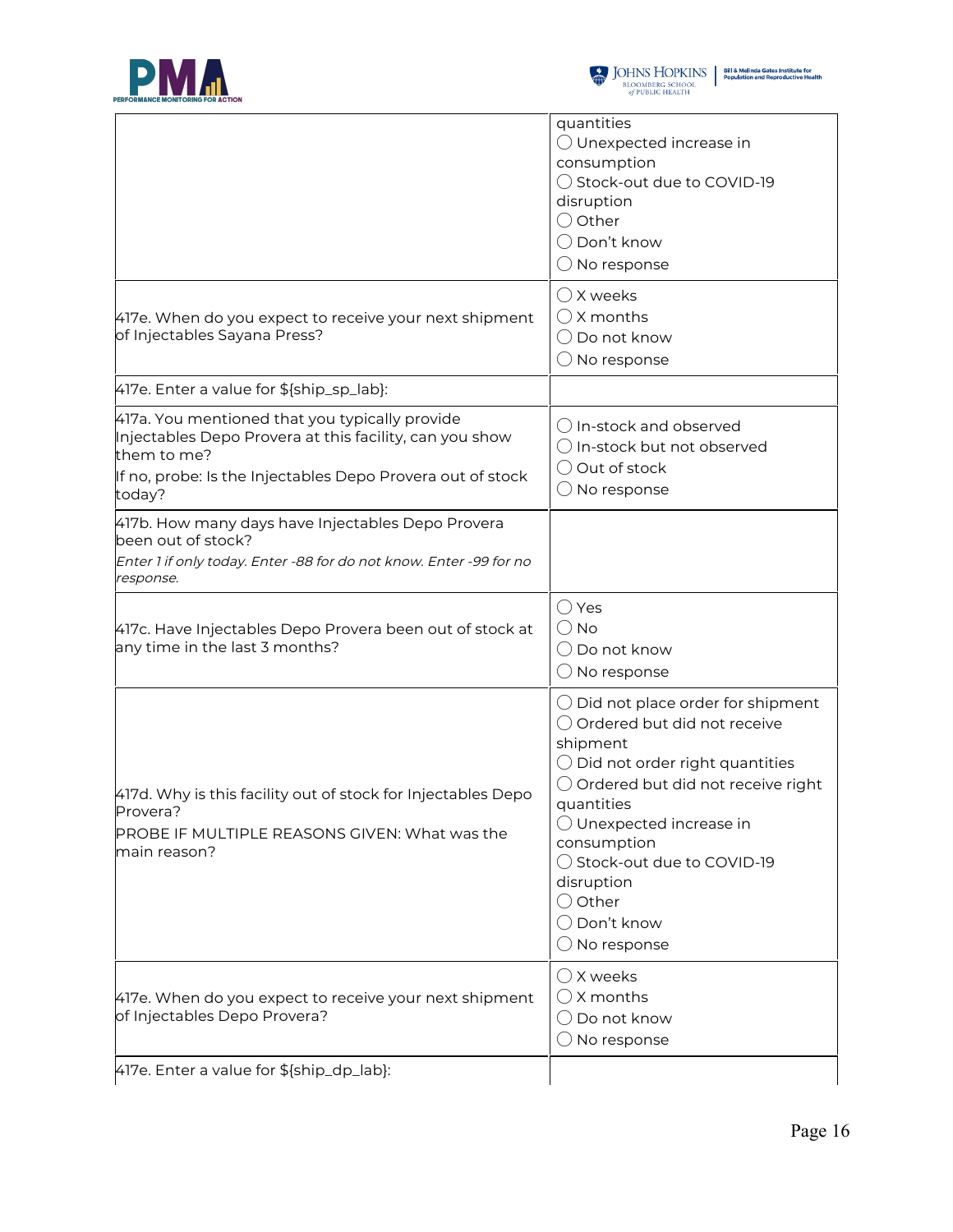



| 417a. You mentioned that you typically provide Pills at<br>this facility, can you show it to me?<br>If no, probe: Is the Pillsout of stock today?                                             | () In-stock and observed<br>◯ In-stock but not observed<br>O Out of stock<br>$\bigcirc$ No response                                                                                                                                                                                                                                                                         |
|-----------------------------------------------------------------------------------------------------------------------------------------------------------------------------------------------|-----------------------------------------------------------------------------------------------------------------------------------------------------------------------------------------------------------------------------------------------------------------------------------------------------------------------------------------------------------------------------|
| 417b. How many days have Pills been out of stock?<br>Enter 1 if only today. Enter -88 for do not know. Enter -99 for no<br>response.                                                          |                                                                                                                                                                                                                                                                                                                                                                             |
| 417c. Have Pills been out of stock at any time in the last 3<br>months?                                                                                                                       | $\bigcirc$ Yes<br>$\bigcirc$ No<br>$\bigcirc$ Do not know<br>$\bigcirc$ No response                                                                                                                                                                                                                                                                                         |
| 417d. Why is this facility out of stock for Pills?<br>PROBE IF MULTIPLE REASONS GIVEN: What was the<br>main reason?                                                                           | $\bigcirc$ Did not place order for shipment<br>○ Ordered but did not receive<br>shipment<br>$\bigcirc$ Did not order right quantities<br>$\bigcirc$ Ordered but did not receive right<br>quantities<br>$\bigcirc$ Unexpected increase in<br>consumption<br>◯ Stock-out due to COVID-19<br>disruption<br>$\bigcirc$ Other<br>$\bigcirc$ Don't know<br>$\bigcirc$ No response |
| 417e. When do you expect to receive your next shipment<br>of Pills?                                                                                                                           | $\bigcirc$ X weeks<br>$\bigcirc$ X months<br>$\bigcirc$ Do not know<br>$\bigcirc$ No response                                                                                                                                                                                                                                                                               |
| 417e. Enter a value for \${ship_pills_lab}:                                                                                                                                                   |                                                                                                                                                                                                                                                                                                                                                                             |
| 417a. You mentioned that you typically provide<br>Emergency Contraception at this facility, can you show it<br>to me ?<br>If no, probe: Is the Emergency Contraception out of stock<br>today? | $\bigcirc$ In-stock and observed<br>In-stock but not observed<br>$\bigcirc$ Out of stock<br>$\bigcirc$ No response                                                                                                                                                                                                                                                          |
| 417b. How many days has Emergency Contraception<br>been out of stock?<br>Enter 1 if only today. Enter -88 for do not know. Enter -99 for no<br>response.                                      |                                                                                                                                                                                                                                                                                                                                                                             |
| 417c. Has Emergency Contraception been out of stock at<br>any time in the last 3 months?                                                                                                      | $\bigcirc$ Yes<br>$\bigcirc$ No<br>$\bigcirc$ Do not know<br>$\bigcirc$ No response                                                                                                                                                                                                                                                                                         |
| 417d. Why is this facility out of stock for Emergency<br>Contraception?                                                                                                                       | $\bigcirc$ Did not place order for shipment<br>◯ Ordered but did not receive<br>shipment                                                                                                                                                                                                                                                                                    |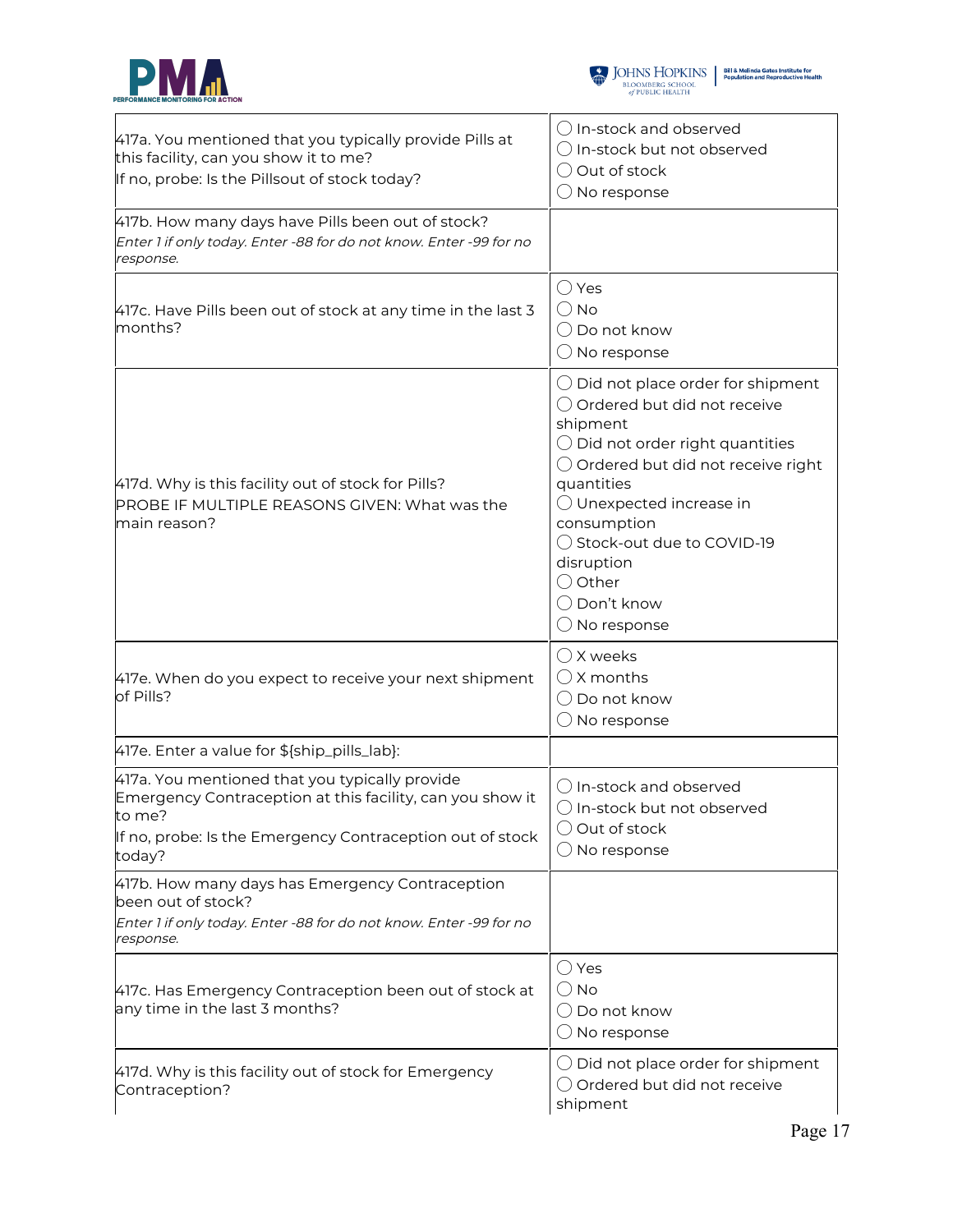



| PROBE IF MULTIPLE REASONS GIVEN: What was the                                                                                                                    | $\bigcirc$ Did not order right quantities                                                                                                                                                                                                                                                                                                                 |
|------------------------------------------------------------------------------------------------------------------------------------------------------------------|-----------------------------------------------------------------------------------------------------------------------------------------------------------------------------------------------------------------------------------------------------------------------------------------------------------------------------------------------------------|
| main reason?                                                                                                                                                     | $\bigcirc$ Ordered but did not receive right<br>quantities<br>◯ Unexpected increase in<br>consumption<br>◯ Stock-out due to COVID-19<br>disruption<br>$\bigcirc$ Other<br>◯ Don't know<br>$\bigcirc$ No response                                                                                                                                          |
| 417e. When do you expect to receive your next shipment<br>of Emergency Contraception?                                                                            | $\bigcirc$ X weeks<br>$\bigcirc$ X months<br>$\bigcirc$ Do not know<br>$\bigcirc$ No response                                                                                                                                                                                                                                                             |
| 417e. Enter a value for \${ship_ec_lab}:                                                                                                                         |                                                                                                                                                                                                                                                                                                                                                           |
| 417a. You mentioned that you typically provide Male<br>condoms at this facility, can you show it to me?<br>If no, probe: Is the Male condoms out of stock today? | () In-stock and observed<br>$\bigcirc$ In-stock but not observed<br>$\bigcirc$ Out of stock<br>$\bigcirc$ No response                                                                                                                                                                                                                                     |
| 417b. How many days have Male condoms been out of<br>stock?<br>Enter 1 if only today. Enter -88 for do not know. Enter -99 for no<br>response.                   |                                                                                                                                                                                                                                                                                                                                                           |
| 417c. Have Male condoms been out of stock at any time<br>in the last 3 months?                                                                                   | $\bigcirc$ Yes<br>$\bigcirc$ No<br>$\bigcirc$ Do not know<br>$\bigcirc$ No response                                                                                                                                                                                                                                                                       |
| 417d. Why is this facility out of stock for Male condoms?<br>PROBE IF MULTIPLE REASONS GIVEN: What was the<br>main reason?                                       | $\bigcirc$ Did not place order for shipment<br>○ Ordered but did not receive<br>shipment<br>$\bigcirc$ Did not order right quantities<br>$\bigcirc$ Ordered but did not receive right<br>quantities<br>◯ Unexpected increase in<br>consumption<br>◯ Stock-out due to COVID-19<br>disruption<br>$\bigcirc$ Other<br>◯ Don't know<br>$\bigcirc$ No response |
| 417e. When do you expect to receive your next shipment<br>of Male condoms?                                                                                       | $\bigcirc$ X weeks<br>$\bigcirc$ X months<br>$\bigcirc$ Do not know<br>$\bigcirc$ No response                                                                                                                                                                                                                                                             |
| 417e. Enter a value for \${ship_male_condoms_lab}:                                                                                                               |                                                                                                                                                                                                                                                                                                                                                           |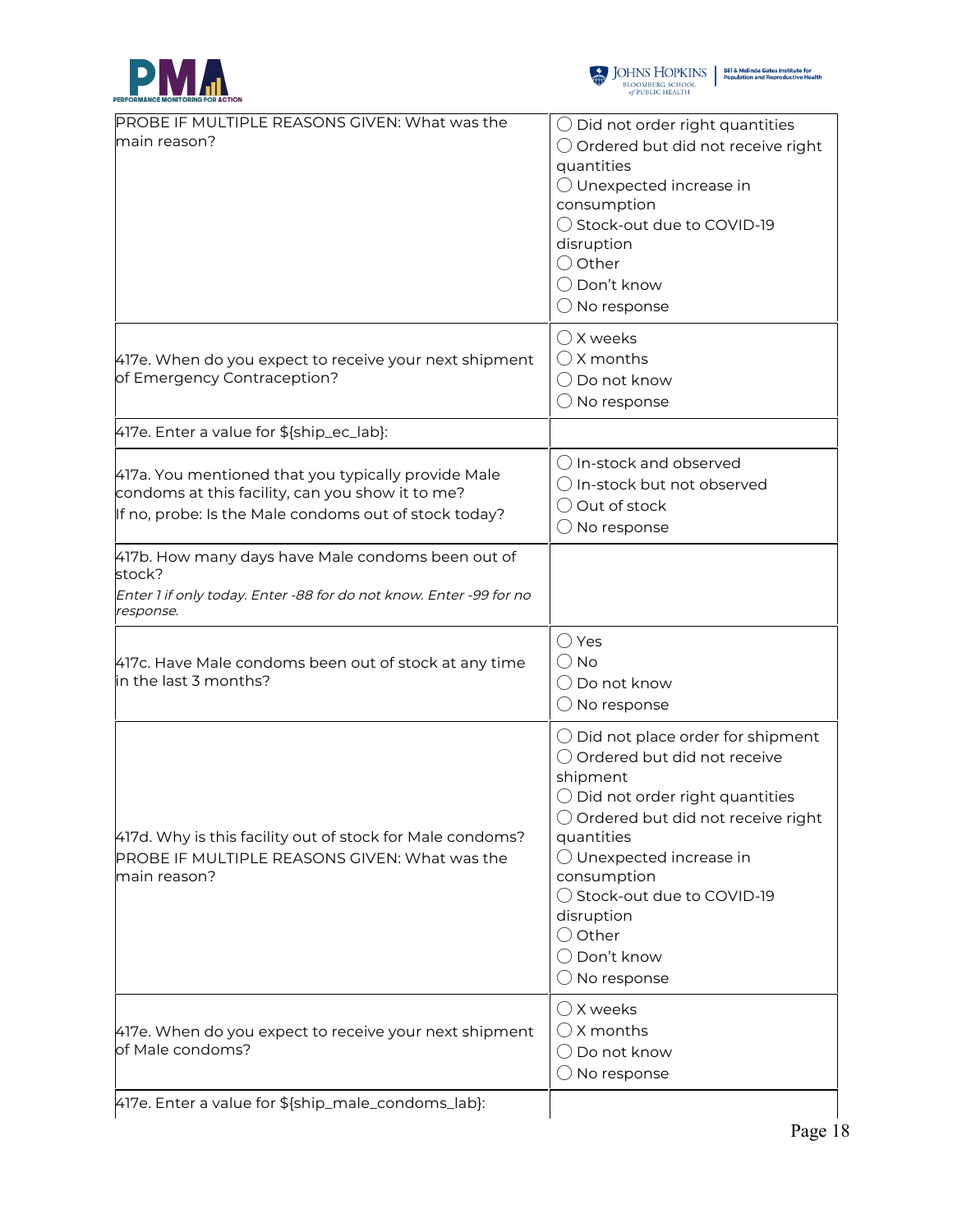



| 417a. You mentioned that you typically provide Female<br>condoms at this facility, can you show it to me?<br>If no, probe: Is the Female condoms out of stock today? | $\bigcirc$ In-stock and observed<br>$\bigcirc$ In-stock but not observed<br>◯ Out of stock<br>$\bigcirc$ No response                                                                                                                                                                                                                                                        |
|----------------------------------------------------------------------------------------------------------------------------------------------------------------------|-----------------------------------------------------------------------------------------------------------------------------------------------------------------------------------------------------------------------------------------------------------------------------------------------------------------------------------------------------------------------------|
| 417b. How many days have Female condoms been out of<br>stock?<br>Enter 1 if only today. Enter -88 for do not know. Enter -99 for no<br>response.                     |                                                                                                                                                                                                                                                                                                                                                                             |
| 417c. Have Female condoms been out of stock at any<br>time in the last 3 months?                                                                                     | $\bigcirc$ Yes<br>$\bigcirc$ No<br>◯ Do not know<br>$\bigcirc$ No response                                                                                                                                                                                                                                                                                                  |
| 417d. Why is this facility out of stock for Female<br>condoms?<br>PROBE IF MULTIPLE REASONS GIVEN: What was the<br>main reason?                                      | $\bigcirc$ Did not place order for shipment<br>○ Ordered but did not receive<br>shipment<br>$\bigcirc$ Did not order right quantities<br>$\bigcirc$ Ordered but did not receive right<br>quantities<br>$\bigcirc$ Unexpected increase in<br>consumption<br>◯ Stock-out due to COVID-19<br>disruption<br>$\bigcirc$ Other<br>$\bigcirc$ Don't know<br>$\bigcirc$ No response |
| 417e. When do you expect to receive your next shipment<br>of Female condoms?                                                                                         | $\bigcirc$ X weeks<br>$\bigcirc$ X months<br>$\bigcirc$ Do not know<br>$\bigcirc$ No response                                                                                                                                                                                                                                                                               |
| 417e. Enter a value for \${ship_female_condoms_lab}:                                                                                                                 |                                                                                                                                                                                                                                                                                                                                                                             |
| 417a. You mentioned that you typically provide<br>Diaphragms at this facility, can you show it to me?<br>If no, probe: Is the Diaphragms out of stock today?         | $\bigcirc$ In-stock and observed<br>$\bigcirc$ In-stock but not observed<br>$\bigcirc$ Out of stock<br>$\bigcirc$ No response                                                                                                                                                                                                                                               |
| 417b. How many days have Diaphragms been out of<br>stock?<br>Enter 1 if only today. Enter -88 for do not know. Enter -99 for no<br>response.                         |                                                                                                                                                                                                                                                                                                                                                                             |
| 417c. Have Diaphragms been out of stock at any time in<br>the last 3 months?                                                                                         | $\bigcirc$ Yes<br>$\bigcirc$ No<br>$\bigcirc$ Do not know<br>$\bigcirc$ No response                                                                                                                                                                                                                                                                                         |
| 417d. Why is this facility out of stock for Diaphragms?                                                                                                              | $\bigcirc$ Did not place order for shipment<br>$\bigcirc$ Ordered but did not receive                                                                                                                                                                                                                                                                                       |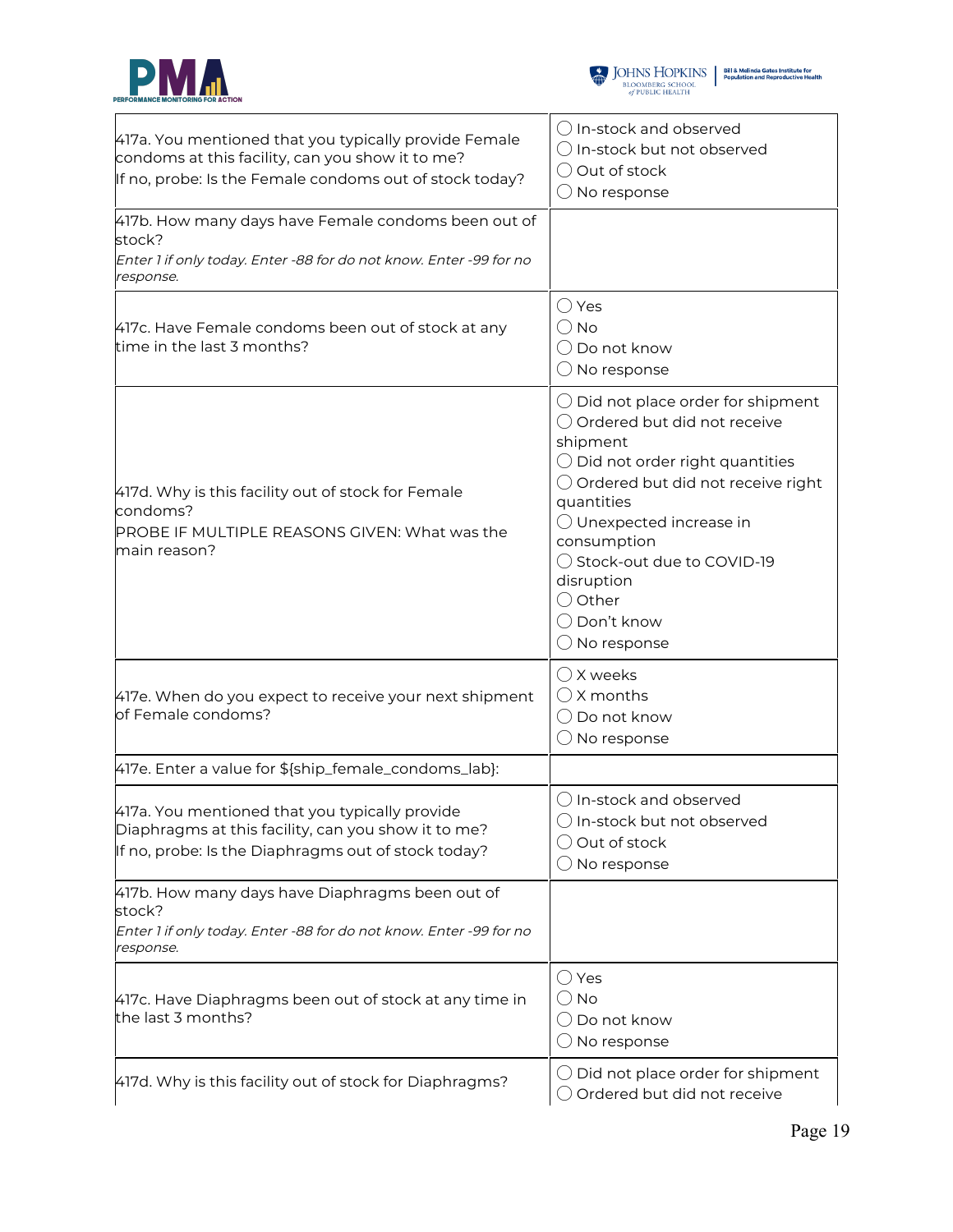



| PROBE IF MULTIPLE REASONS GIVEN: What was the                                                                                                                | shipment                                                                                                                                                                                                                                                                                                                                                                    |
|--------------------------------------------------------------------------------------------------------------------------------------------------------------|-----------------------------------------------------------------------------------------------------------------------------------------------------------------------------------------------------------------------------------------------------------------------------------------------------------------------------------------------------------------------------|
| main reason?                                                                                                                                                 | $\bigcirc$ Did not order right quantities<br>$\bigcirc$ Ordered but did not receive right<br>quantities<br>$\bigcirc$ Unexpected increase in<br>consumption<br>◯ Stock-out due to COVID-19<br>disruption<br>◯ Other<br>◯ Don't know<br>$\bigcirc$ No response                                                                                                               |
| 417e. When do you expect to receive your next shipment<br>of Diaphragms?                                                                                     | $\bigcirc$ X weeks<br>$\bigcirc$ X months<br>$\bigcirc$ Do not know<br>$\bigcirc$ No response                                                                                                                                                                                                                                                                               |
| 417e. Enter a value for \${ship_diaphragm_lab}:                                                                                                              |                                                                                                                                                                                                                                                                                                                                                                             |
| 417a. You mentioned that you typically provide<br>Foam/Jelly at this facility, can you show it to me?<br>If no, probe: Is the Foam/Jelly out of stock today? | () In-stock and observed<br>$\bigcirc$ In-stock but not observed<br>$\bigcirc$ Out of stock<br>$\bigcirc$ No response                                                                                                                                                                                                                                                       |
| 417b. How many days has Foam/Jelly been out of stock?<br>Enter 1 if only today. Enter -88 for do not know. Enter -99 for no<br>response.                     |                                                                                                                                                                                                                                                                                                                                                                             |
| 417c. Has Foam/Jelly been out of stock at any time in the<br>last 3 months?                                                                                  | $\bigcirc$ Yes<br>$\bigcirc$ No<br>$\bigcirc$ Do not know<br>$\bigcirc$ No response                                                                                                                                                                                                                                                                                         |
| 417d. Why is this facility out of stock for Foam/Jelly?<br>PROBE IF MULTIPLE REASONS GIVEN: What was the<br>main reason?                                     | $\bigcirc$ Did not place order for shipment<br>○ Ordered but did not receive<br>shipment<br>$\bigcirc$ Did not order right quantities<br>$\bigcirc$ Ordered but did not receive right<br>quantities<br>$\bigcirc$ Unexpected increase in<br>consumption<br>◯ Stock-out due to COVID-19<br>disruption<br>$\bigcirc$ Other<br>$\bigcirc$ Don't know<br>$\bigcirc$ No response |
| 417e. When do you expect to receive your next shipment<br>of Foam/Jelly?                                                                                     | ◯ X weeks<br>$\bigcirc$ X months<br>$\bigcirc$ Do not know<br>$\bigcirc$ No response                                                                                                                                                                                                                                                                                        |
| 417e. Enter a value for \${ship_foam_lab}:                                                                                                                   |                                                                                                                                                                                                                                                                                                                                                                             |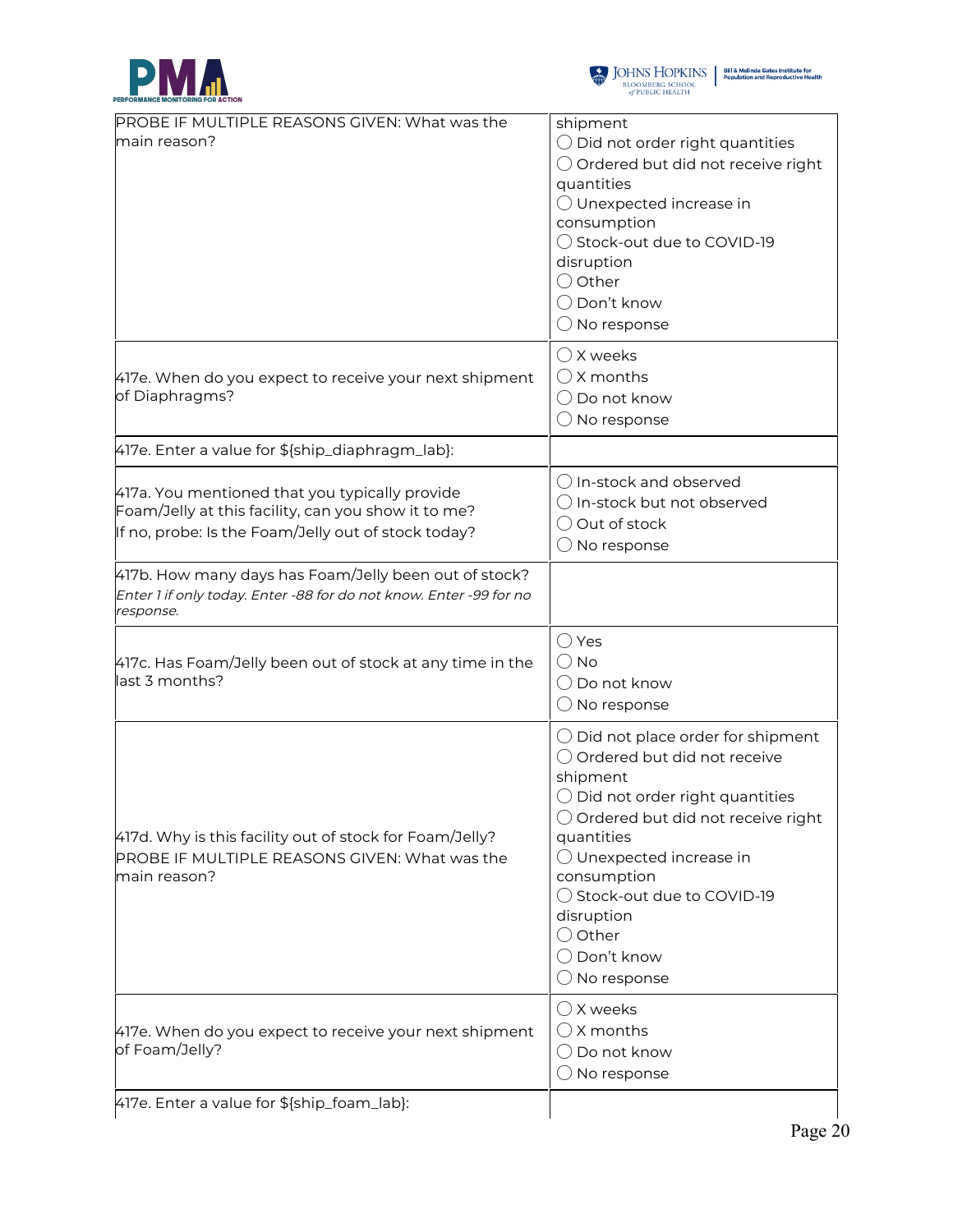



| 417a. You mentioned that you typically provide Standard<br>Days/Cycle Beads at this facility, can you show them to<br>me?<br>If no, probe: Is the Standard Days/Cycle Beads out of<br>stock today? | $\bigcirc$ In-stock and observed<br>$\bigcirc$ In-stock but not observed<br>◯ Out of stock<br>$\bigcirc$ No response                                                                                                                                                                                                                                               |
|----------------------------------------------------------------------------------------------------------------------------------------------------------------------------------------------------|--------------------------------------------------------------------------------------------------------------------------------------------------------------------------------------------------------------------------------------------------------------------------------------------------------------------------------------------------------------------|
| 417b. How many days have Standard Days/Cycle Beads<br>been out of stock?<br>Enter 1 if only today. Enter -88 for do not know. Enter -99 for no<br>response.                                        |                                                                                                                                                                                                                                                                                                                                                                    |
| 417c. Have Standard Days/Cycle Beads been out of stock<br>at any time in the last 3 months?                                                                                                        | $\bigcirc$ Yes<br>$\bigcirc$ No<br>$\bigcirc$ Do not know<br>$\bigcirc$ No response                                                                                                                                                                                                                                                                                |
| 417d. Why is this facility out of stock for Standard<br>Days/Cycle Beads?<br>PROBE IF MULTIPLE REASONS GIVEN: What was the<br>main reason?                                                         | $\bigcirc$ Did not place order for shipment<br>○ Ordered but did not receive<br>shipment<br>$\bigcirc$ Did not order right quantities<br>$\bigcirc$ Ordered but did not receive right<br>quantities<br>$\bigcirc$ Unexpected increase in<br>consumption<br>◯ Stock-out due to COVID-19<br>disruption<br>○ Other<br>$\bigcirc$ Don't know<br>$\bigcirc$ No response |
| 417e. When do you expect to receive your next shipment<br>of Standard Days/Cycle Beads?                                                                                                            | $\bigcirc$ X weeks<br>$\bigcirc$ X months<br>$\bigcirc$ Do not know<br>$\bigcirc$ No response                                                                                                                                                                                                                                                                      |
| 417e. Enter a value for \${ship_beads_lab}:                                                                                                                                                        |                                                                                                                                                                                                                                                                                                                                                                    |
| 418. Is Miso-Kare (misoprostol) available in the facility for<br>management of postpartum hemorrhage or other<br>gynecologic issues?                                                               | ◯ Yes<br>$\bigcirc$ No<br>$\bigcirc$ Do not know<br>$\bigcirc$ No response                                                                                                                                                                                                                                                                                         |
| 419. Can you show it to me?<br>If no, probe: Is it out of stock today?                                                                                                                             | $\bigcirc$ In-stock and observed<br>$\bigcirc$ In-stock but not observed<br>$\bigcirc$ Out of stock<br>$\bigcirc$ No response                                                                                                                                                                                                                                      |
| 420. Is Ma-Kare (misoprostol & mifepristone) available in<br>the facility?                                                                                                                         | $\bigcirc$ Yes<br>$\bigcirc$ No<br>$\bigcirc$ Do not know<br>$\bigcirc$ No response                                                                                                                                                                                                                                                                                |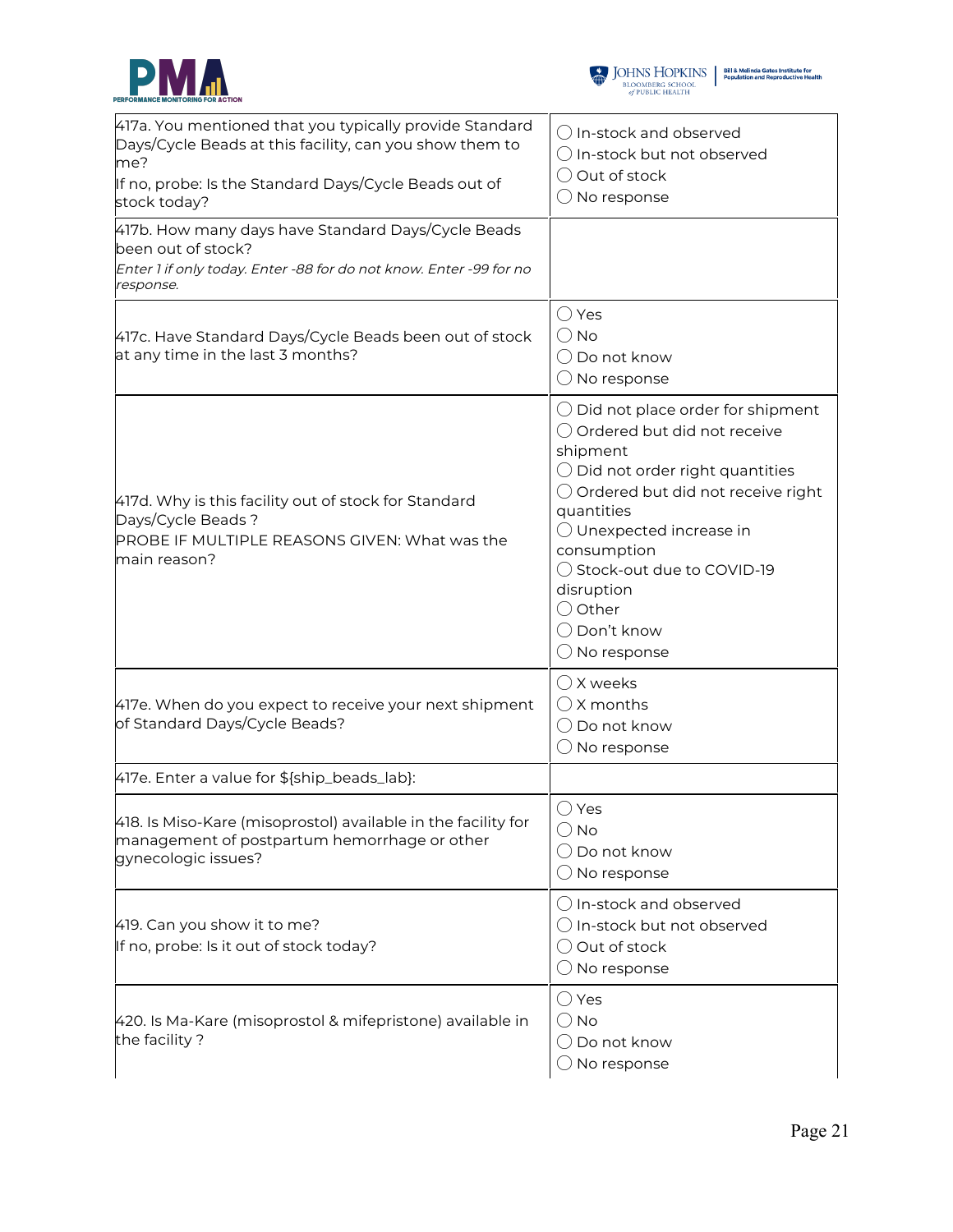

ा



|                                         | $\left\{\left(\right)$ In-stock and observed |
|-----------------------------------------|----------------------------------------------|
| 421. Can you show it to me?             | │ ○ In-stock but not observed                |
| If no, probe: Is it out of stock today? | $\bigcirc$ Out of stock                      |
|                                         | $\bigcirc$ No response                       |
|                                         |                                              |

## Section 4: Family Planning Service Integration

| 501. Which of the following services are provided at this<br>facility?<br>Read all options and select all that apply.                                                                                                                                                                                                       | $\Box$ Antenatal<br>$\Box$ Delivery<br>$\Box$ Postnatal<br>$\Box$ Post-abortion<br>$\Box$ None of the above<br>$\Box$ No response                                                                                                                                                                                                                                                |
|-----------------------------------------------------------------------------------------------------------------------------------------------------------------------------------------------------------------------------------------------------------------------------------------------------------------------------|----------------------------------------------------------------------------------------------------------------------------------------------------------------------------------------------------------------------------------------------------------------------------------------------------------------------------------------------------------------------------------|
| 502. Which of the following is discussed with the mother<br>during an antenatal care visit?<br>Read all options and select all that apply. If your respondent is<br>not involved in antenatal care, ask if they can refer you to<br>someone at the facility who provides these services.                                    | $\Box$ Return to fertility<br>$\Box$ Healthy timing and spacing of<br>pregnancies<br>$\Box$ Immediate and exclusive<br>breastfeeding<br>$\Box$ Family planning methods<br>available to use while breastfeeding<br>□ Lactational Amenorrhea Method<br>and transition to other methods<br>$\Box$ Long-acting method options<br>$\Box$ None of the above<br>$\Box$ No response      |
| 503. Which of the following is discussed with the mother<br>after delivery and before discharge from the facility?<br>Read all options and select all that apply. If your respondent is<br>not involved in delivery or postnatal care, ask if they can refer<br>you to someone at the facility who provides these services. | $\Box$ Return to fertility<br>$\Box$ Healthy timing and spacing of<br>pregnancies<br>$\Box$ Immediate and exclusive<br>breastfeeding<br>$\Box$ Family planning methods<br>available to use while breastfeeding<br>$\Box$ Lactational Amenorrhea Method<br>and transition to other methods<br>$\Box$ Long-acting method options<br>$\Box$ None of the above<br>$\Box$ No response |
| 504. Is the woman offered a method of family planning<br>after delivery and before discharge from the facility?                                                                                                                                                                                                             | $\bigcirc$ Yes<br>() No<br>$\bigcirc$ No response                                                                                                                                                                                                                                                                                                                                |
| 505. Which of the following is discussed with the mother<br>during a postnatal care visit?<br>Read all options and select all that apply. If your respondent is<br>not involved in delivery or postnatal care, ask if they can refer<br>you to someone at the facility who provides these services.                         | $\Box$ Return to fertility<br>$\Box$ Healthy timing and spacing of<br>pregnancies<br>$\Box$ Immediate and exclusive<br>breastfeeding<br>$\Box$ Family planning methods                                                                                                                                                                                                           |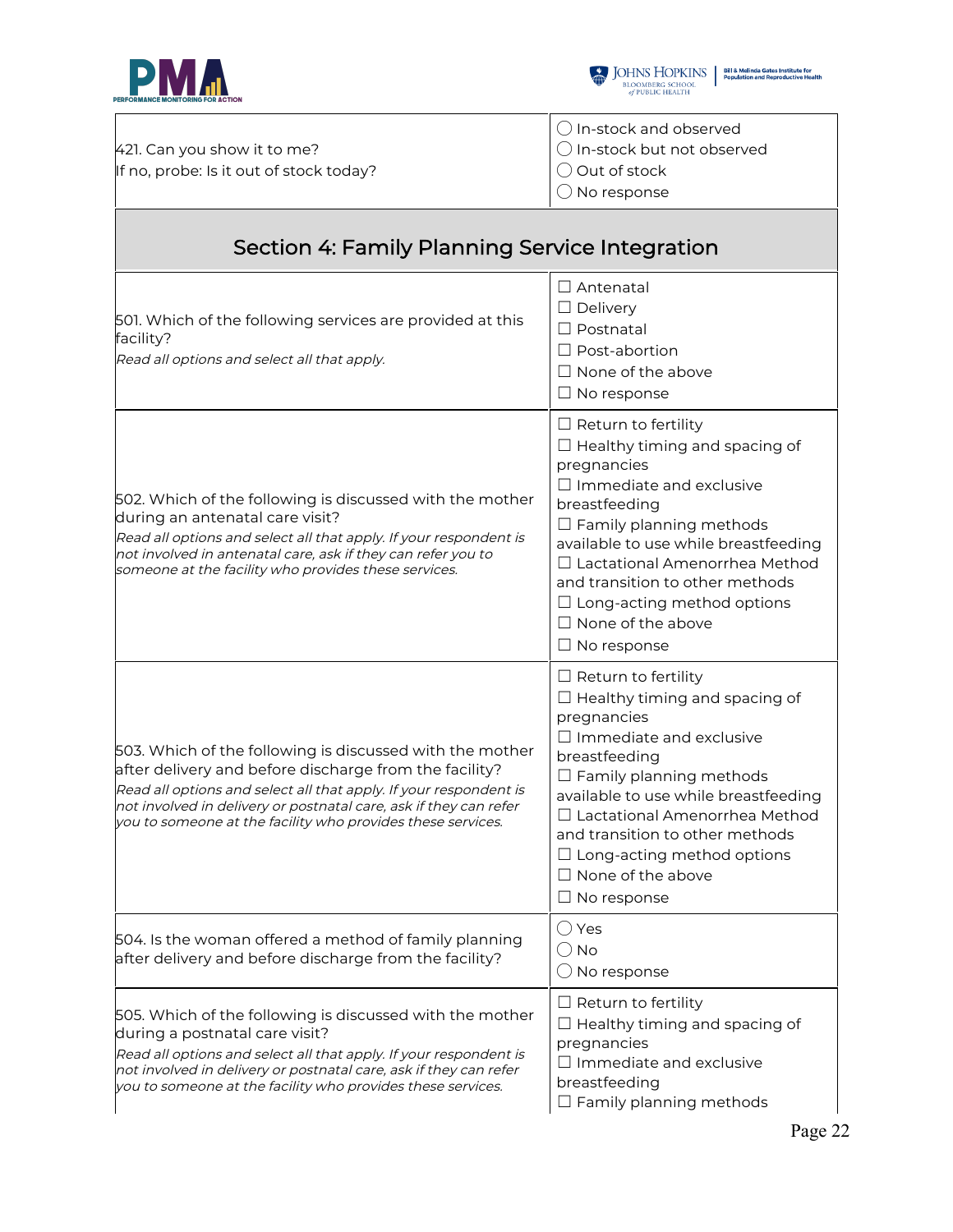



|                                                                                                                                                                                                                                                                                                                                                                                      | available to use while breastfeeding<br>□ Lactational Amenorrhea Method<br>and transition to other methods<br>$\Box$ Long-acting method options<br>$\Box$ None of the above<br>$\Box$ No response                                                |  |
|--------------------------------------------------------------------------------------------------------------------------------------------------------------------------------------------------------------------------------------------------------------------------------------------------------------------------------------------------------------------------------------|--------------------------------------------------------------------------------------------------------------------------------------------------------------------------------------------------------------------------------------------------|--|
| 506. Is the woman offered a method of family planning<br>during a postnatal care visit?                                                                                                                                                                                                                                                                                              | $\bigcirc$ Yes<br>$\bigcirc$ No<br>$\bigcirc$ No response                                                                                                                                                                                        |  |
| 507. Which of the following is discussed with the woman<br>during a post-abortion visit?<br>Read all options and select all that apply. If your respondent is<br>not involved in post-abortion care, ask if they can refer you to<br>someone at the facility who provides these services.                                                                                            | $\Box$ Post-abortion mental health<br>$\Box$ Return to fertility<br>$\Box$ Healthy timing and spacing of<br>pregnancies<br>$\Box$ Long-acting method options<br>$\Box$ Family planning methods<br>$\Box$ None of the above<br>$\Box$ No response |  |
| 508. Is the woman offered a method of family planning<br>during a post-abortion visit?                                                                                                                                                                                                                                                                                               | $\bigcirc$ Yes<br>$\bigcirc$ No<br>$\bigcirc$ No response                                                                                                                                                                                        |  |
| 509. Does this facility offer any service related to<br>diagnosis, treatment, or supportive services for HIV?                                                                                                                                                                                                                                                                        | $\bigcirc$ Yes<br>$\bigcirc$ No<br>$\bigcirc$ No response                                                                                                                                                                                        |  |
| 510. When a client comes in for HIV services, are they<br>offered condoms by the HIV service provider?<br>If your respondent is not involved in HIV service provision, ask if<br>they can refer you to someone at the facility who provides these<br>services.                                                                                                                       | $\bigcirc$ Yes<br>$\bigcirc$ No<br>$\bigcirc$ Do not know<br>$\bigcirc$ No response                                                                                                                                                              |  |
| 511. Does the HIV service provider offer them any other<br>method of contraception besides condoms?                                                                                                                                                                                                                                                                                  | $\bigcirc$ Yes<br>$\bigcirc$ No<br>( ) Do not know<br>$\bigcirc$ No response                                                                                                                                                                     |  |
| Section 5 – Coronavirus (COVID-19)                                                                                                                                                                                                                                                                                                                                                   |                                                                                                                                                                                                                                                  |  |
| We know that many facilities experienced operational challenges during the Coronavirus<br>(COVID-19) pandemic and many regular services were disrupted. We are interested in learning<br>about the experiences at your facility. Please remember that your answers are confidential and<br>that no one outside the study team will know the identity of the facilities we interview. |                                                                                                                                                                                                                                                  |  |
|                                                                                                                                                                                                                                                                                                                                                                                      |                                                                                                                                                                                                                                                  |  |

| COV_1. Did this facility completely close when it     | ()Yes                                        |
|-------------------------------------------------------|----------------------------------------------|
| otherwise would have been open at any time during the | $()$ No                                      |
| Coronavirus (COVID-19) restrictions?                  | $\bigcirc$ No response                       |
| COV_2. For how long was the facility closed?          | $\bigcirc$ Less than one week<br>◯ 1-2 weeks |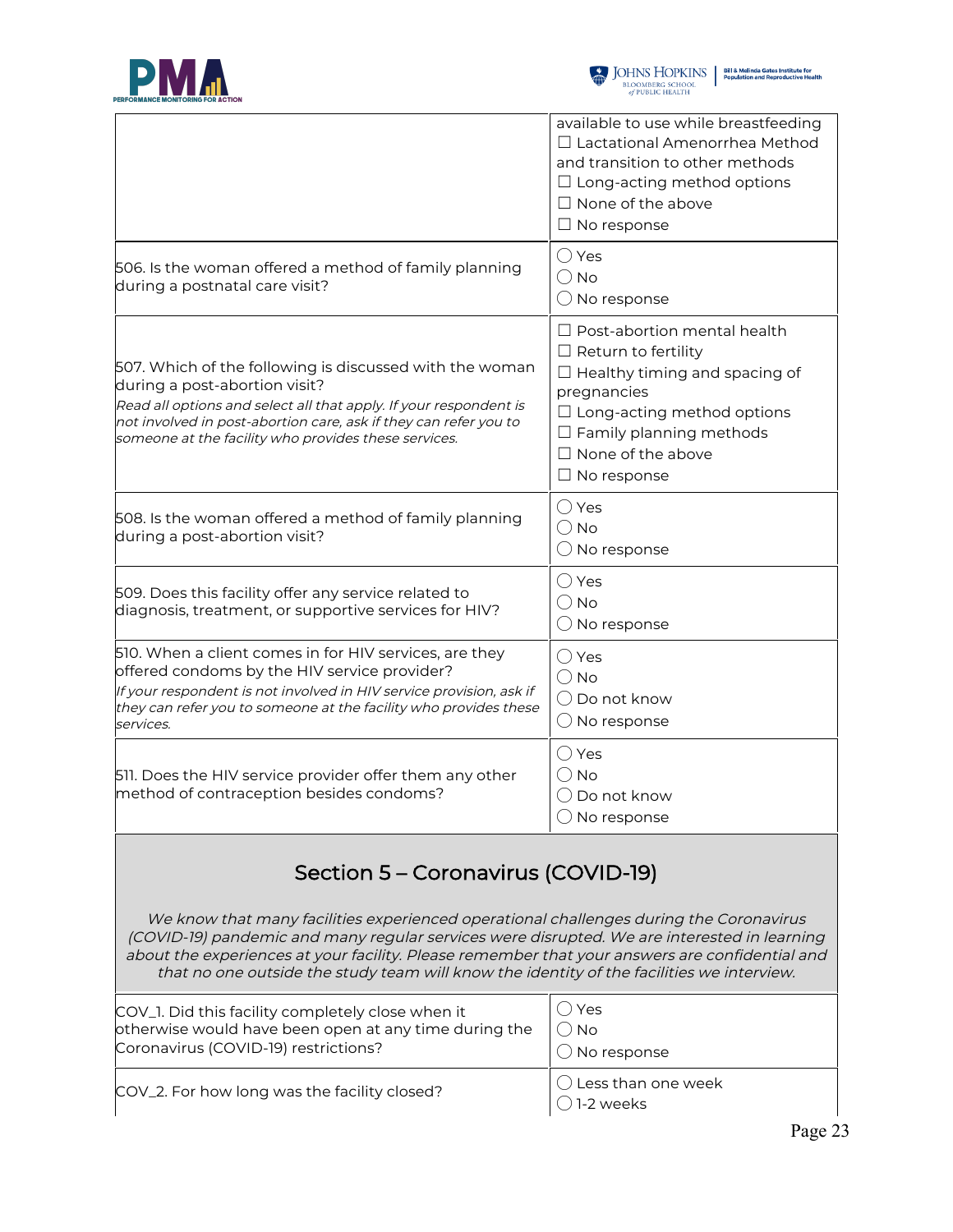



|                                                                                                                                                          | $\bigcirc$ 3-4 weeks<br>$\bigcirc$ One month or longer<br>$\bigcirc$ No response                                                                                                                                                                                                                                                                                            |
|----------------------------------------------------------------------------------------------------------------------------------------------------------|-----------------------------------------------------------------------------------------------------------------------------------------------------------------------------------------------------------------------------------------------------------------------------------------------------------------------------------------------------------------------------|
| COV_3. During the time of Coronavirus (COVID-19)<br>restrictions, did this facility reduce hours or days of<br>operation?                                | ◯ Yes<br>$\bigcirc$ No<br>$\bigcirc$ No response                                                                                                                                                                                                                                                                                                                            |
| COV_4. Which of the following describes the facility's<br>current operational schedule?<br>Read all options out loud.                                    | $\bigcirc$ Not currently providing services<br>$\bigcirc$ Open, but still at reduced number<br>of hours compared to pre-COVID-19<br>restrictions<br>$\bigcirc$ Returned to previous hours of<br>service as prior to COVID-19<br>restrictions<br>$\bigcirc$ Open more hours than prior to<br>the COVID-19 restrictions<br>$\bigcirc$ No response                             |
| COV_5. During the time of Coronavirus (COVID-19)<br>restrictions, were personnel reassigned from family<br>planning services to COVID-19 related duties? | $\bigcirc$ Yes<br>$\bigcirc$ No<br>$\bigcirc$ No response                                                                                                                                                                                                                                                                                                                   |
| COV_6. During the time of the Coronavirus (COVID-19)<br>restrictions, were family planning services suspended?                                           | $\bigcirc$ Yes<br>$\bigcirc$ No<br>$\bigcirc$ No response                                                                                                                                                                                                                                                                                                                   |
| COV_7. For how long were family planning services<br>suspended?                                                                                          | $\bigcirc$ Less than one week<br>$\bigcirc$ 1-2 weeks<br>$\bigcirc$ 3-4 weeks<br>$\bigcirc$ One month or longer<br>$\bigcirc$ No response                                                                                                                                                                                                                                   |
| COV_8. Which of the following describes the facility's<br>current family planning services?<br>Read all options out loud.                                | $\bigcirc$ Not currently providing family<br>planning services<br>$\bigcirc$ Providing reduced family<br>planning services compared to pre-<br>COVID-19 restrictions<br>$\bigcirc$ Providing same family services as<br>prior to COVID-19 restrictions<br>$\bigcirc$ Providing more family services<br>than prior to the COVID-19<br>restrictions<br>$\bigcirc$ No response |
| COV_9. During the time of Coronavirus (COVID-19)<br>restrictions, did this facility experience increased<br>absenteeism of personnel?                    | $\bigcirc$ Yes<br>$\bigcirc$ No<br>$\bigcirc$ No response                                                                                                                                                                                                                                                                                                                   |
| COV_10. During the time of Coronavirus (COVID-19)<br>restrictions, was support to the CHW services disrupted?                                            | $\bigcirc$ Yes<br>$\bigcirc$ No<br>$\bigcirc$ No response                                                                                                                                                                                                                                                                                                                   |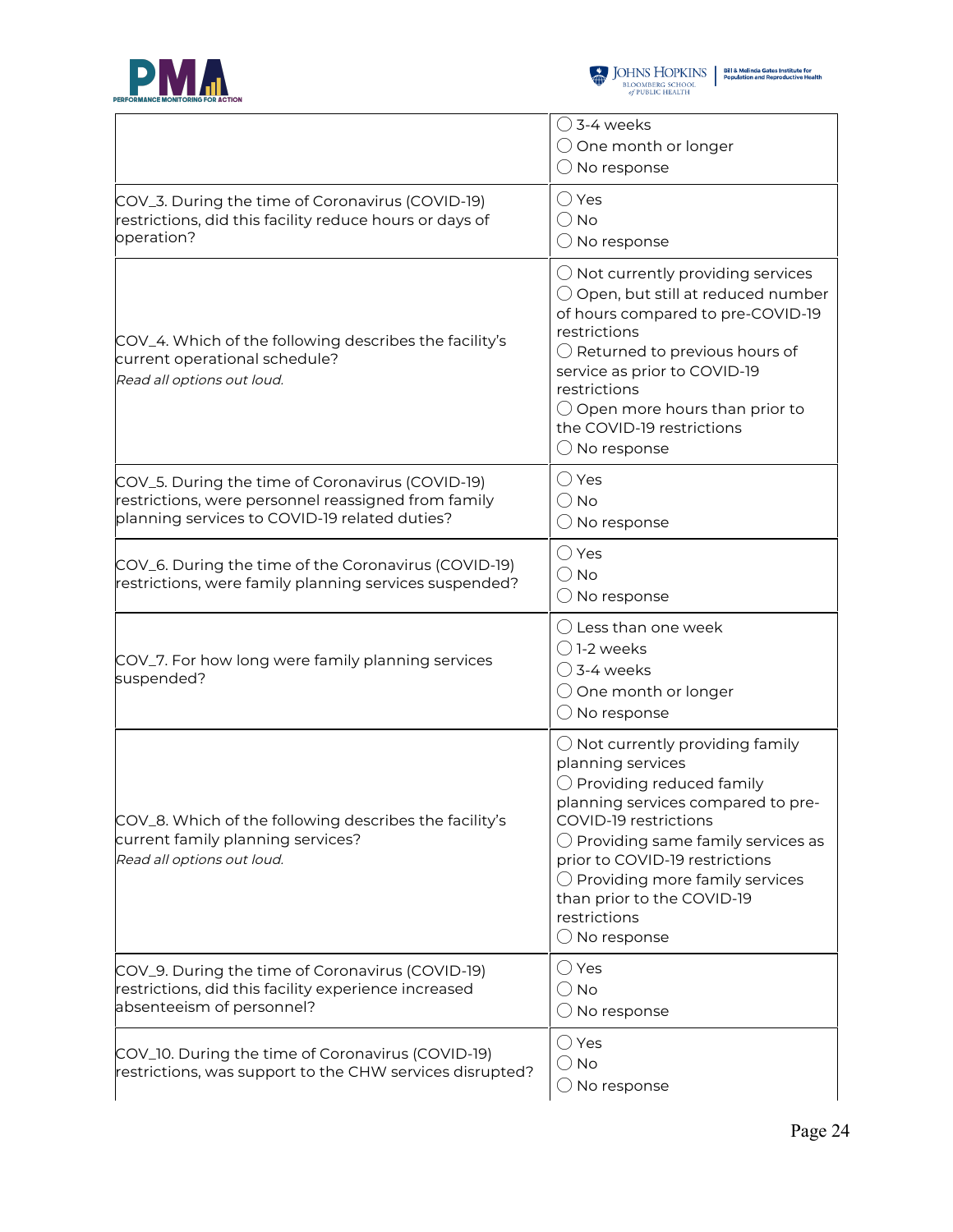



| COV_11. For how long were CHW support services<br>disrupted?                                                                                                                                                                                                                      | $\bigcirc$ Less than one week<br>( ) 1-2 weeks<br>$\bigcirc$ 3-4 weeks<br>$\bigcirc$ One month or longer<br>$\bigcirc$ No response             |  |
|-----------------------------------------------------------------------------------------------------------------------------------------------------------------------------------------------------------------------------------------------------------------------------------|------------------------------------------------------------------------------------------------------------------------------------------------|--|
| COV_12. Have CHW support services returned to the level<br>they were at prior to COVID-19?                                                                                                                                                                                        | $\bigcirc$ Yes<br>$\bigcirc$ No<br>$\bigcirc$ No response                                                                                      |  |
| COV_13. During the time of Coronavirus (COVID-19)<br>restrictions, were you able to keep the records of family<br>planning clients up to date?                                                                                                                                    | $\bigcirc$ Yes<br>$\bigcirc$ No<br>$\bigcirc$ No response                                                                                      |  |
| COV_14. During the time of Coronavirus (COVID-19)<br>restrictions, was there a period of time when provider<br>administered methods were not offered due to the<br>restrictions?<br>PROBE: Provider administered methods include sterilization,<br>IUD, implant, and injectables. | $\bigcirc$ Yes<br>$\bigcirc$ No<br>$\bigcirc$ No response                                                                                      |  |
| COV_15. For how long were provider administered<br>methods not offered?                                                                                                                                                                                                           | $\bigcirc$ Less than one week<br>$\bigcirc$ 1-2 weeks<br>$\bigcirc$ 3-4 weeks<br>$\bigcirc$ One month or longer<br>$\bigcirc$ No response      |  |
| COV_16. How regular was the supply of family planning<br>methods to this facility during the time of Coronavirus<br>(COVID-19) restrictions?                                                                                                                                      | $\bigcirc$ No change/regular<br>$\bigcirc$ More irregular<br>$\bigcirc$ Stopped completely<br>$\bigcirc$ Do not know<br>$\bigcirc$ No response |  |
| COV_17. During the time of Coronavirus (COVID-19)<br>restrictions, did your facility experience any reduction in<br>the number of family planning clients (or purchase of<br>contraceptive products) compared to your usual client<br>numbers?                                    | $\bigcirc$ No reduction<br>◯ Small reduction<br>◯ Moderate reduction<br>$\bigcirc$ Large reduction<br>$\bigcirc$ No response                   |  |
| 094. Ask permission to take a photo of the entrance of<br>the facility. Did you get consent to take the photo?                                                                                                                                                                    | ○ Yes<br>$\bigcirc$ No                                                                                                                         |  |
| Thank the respondent for his / her time.<br>The respondent is finished, but there are still more questions for<br>you to complete outside the facility.                                                                                                                           |                                                                                                                                                |  |
| Location and Questionnaire result                                                                                                                                                                                                                                                 |                                                                                                                                                |  |
| SDP is not selected for client exit interviews                                                                                                                                                                                                                                    |                                                                                                                                                |  |
| SDP is selected for client exit interviews. Interview as<br>many women as possible in two days.                                                                                                                                                                                   |                                                                                                                                                |  |